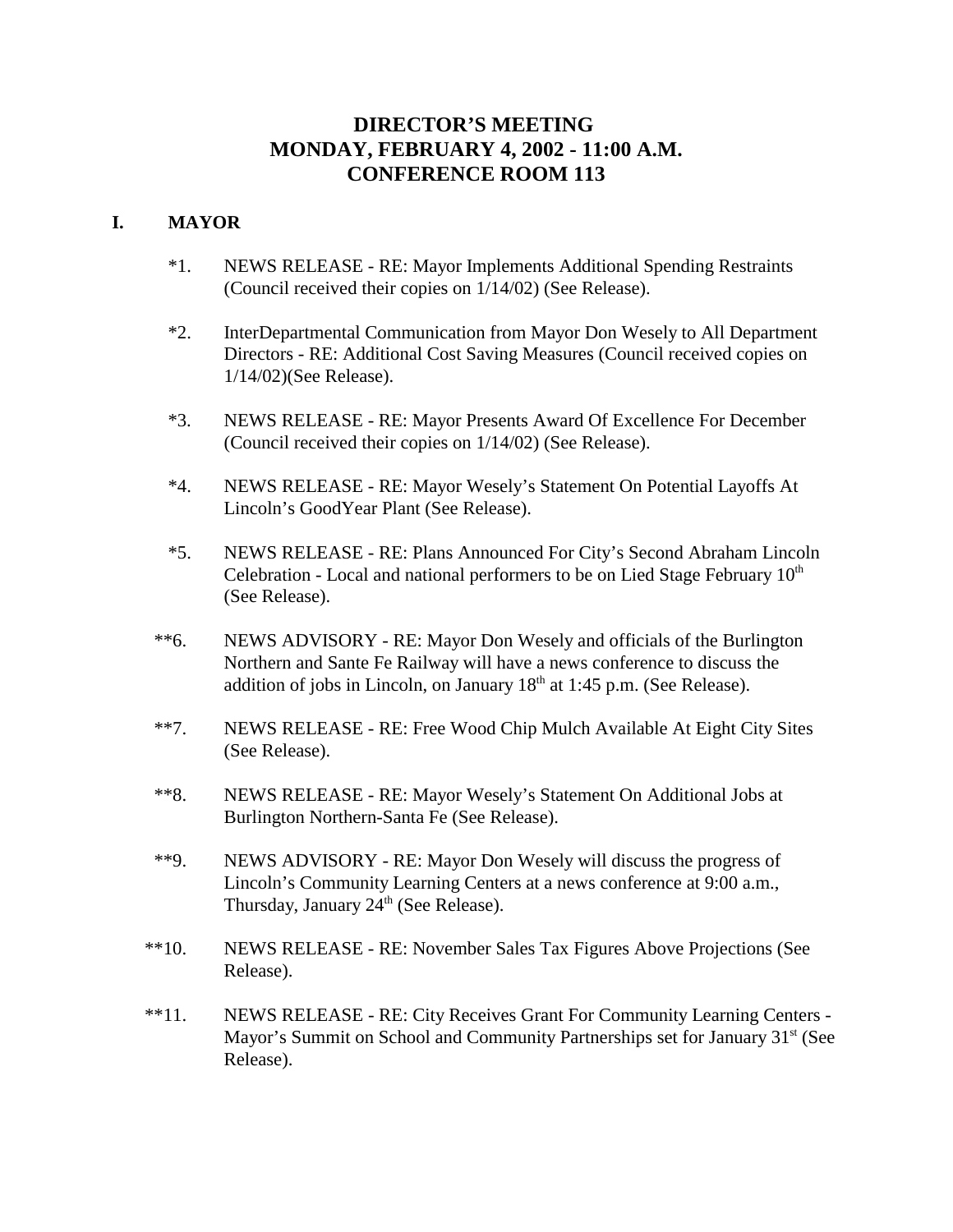- 12. NEWS RELEASE RE: Planning Director To Return To Colorado Mayor praises Sellman, says national search for replacement to begin immediately (Council copies handed out to them on 1/28/02) (See Release).
- 13. NEW RELEASE RE: Safety Enhancements Operational at Two Intersections (See Release).
- 14. NEWS ADVISORY RE: Mayor Don Wesely's schedule for Thursday, January 31<sup>st</sup> includes: (See Release).
- 15. NEWS RELEASE RE: City Of Lincoln Snow/Traffic Condition Report (See Release).
- 16. NEWS RELEASE RE: City Of Lincoln Snow/Traffic Condition Report (See Release).
- 17. NEWS RELEASE RE: Lincoln's Two New Libraries To Open Saturday (See Release).
- 18. NEWS RELEASE RE: City Hires Traffic Engineer (See Release).
- 19. NEWS RELEASE RE: Mayor Don Wesely Traffic and Transportation Initiatives (See Release).

# **II. CITY CLERK**

\*1. InterOffice Memo from City Clerk Joan Ross -RE: Gas 'N Shop, 400 W. Cornhusker Highway (See Memo).

## **III. CORRESPONDENCE**

## **A. COUNCIL REQUESTS**

## **ANNETTE McROY**

- 1. OUTSTANDING Request to Public Works & Utilities Department/ **Urban Development Department** - RE: "R" Street concerns (RFI#84 - 11/26/01) — 1.) **RESPONSE FOR RFI #84 RECEIVED 12-26-01 from PW Dept.**
- 2. OUTSTANDING Request to Public Works & Utilities Department RE: Intersection danger at the corner of West S &  $16<sup>th</sup>$  Street (RFI#90 -  $1/11/02$ ). — **1.) SEE RESPONSE FROM SCOTT OPFER, PUBLIC WORKS & UTILITIES DEPARTMENT RECEIVED ON RFI#90 -1/25/02**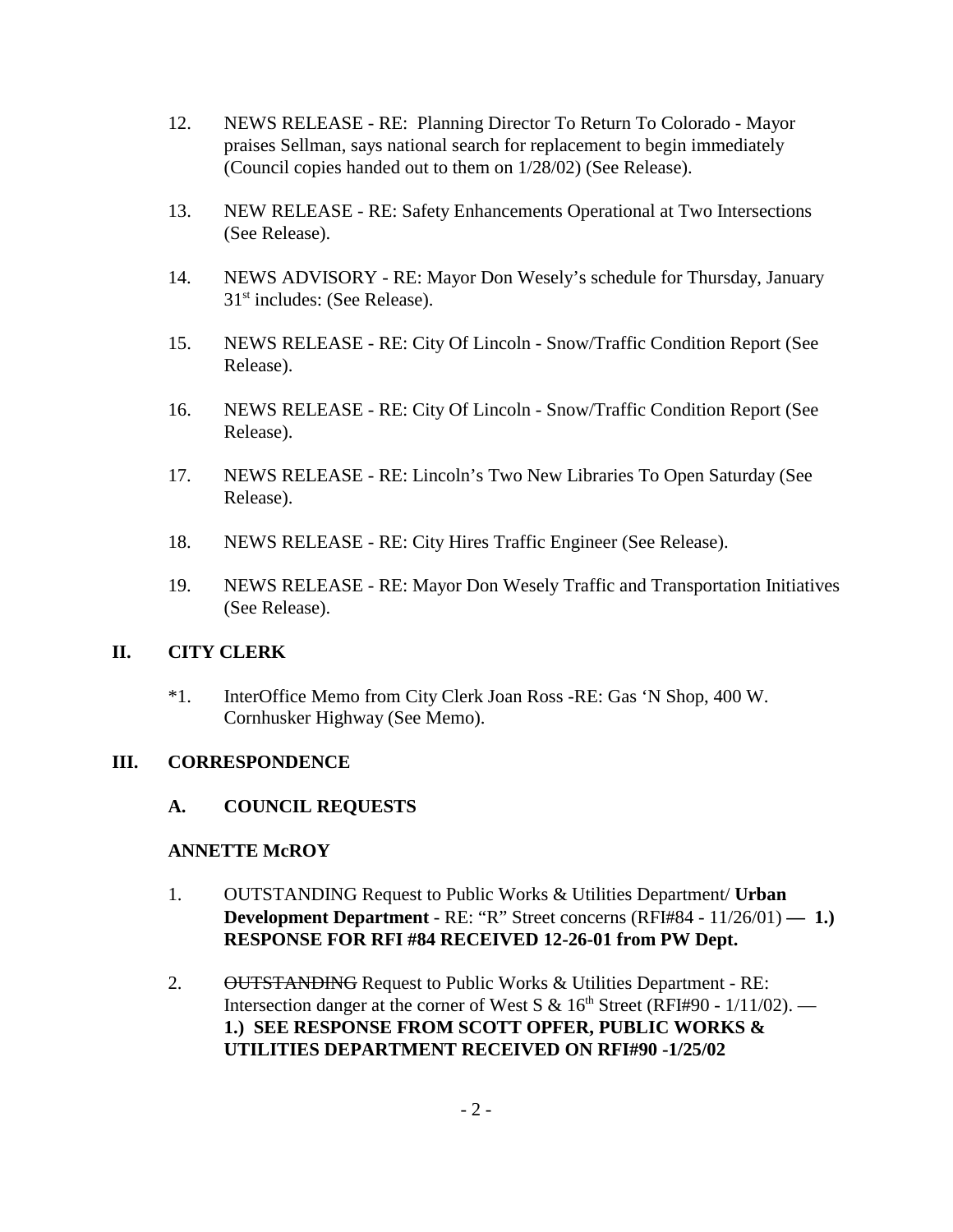- 3. Request to LTC Dale R. Vrana Jr., Nebraska Military Department RE: Problem with the low flying jets and helicopters that fly directly over the residential areas at very low altitudes - Olympic Heights (Sent Letter) (RFI#91-1/15/02). — **1.) RECEIVED RESPONSE FROM JOHN WOOD, EXECUTIVE DIRECTOR, LINCOLN AIRPORT AUTHORITY ON RFI#91 - 1/17/02 — 2.) SEE RESPONSE FROM ROGER P. LEMPKE, MAJOR GENERAL, NEBRASKA NATIONAL GUARD, THE ADJUTANT GENERAL RECEIVED ON RFI#91 - 1/28/02**
- 4. OUTSTANDING Request to Building & Safety Department/ **LPD** RE: Rental Property, Code Violations, Parking Issues (RFI#92 - 1/22/02). — **1.) SEE RESPONSE FROM JOHN BOIES, BUILDING & SAFETY DEPARTMENT RECEIVED ON RFI#92 - 1/25/02**
- 5. Request to Public Works & Utilities Department RE: Parking Meters (RFI#93 1/22/02). — **1.) SEE RESPONSE FROM ALLEN LEE, PUBLIC WORKS & UTILITIES DEPARTMENT RECEIVED ON RFI#93 - 1/31/02**
- 6. Request to Planning/Building & Safety/Urban Development/Parks & Rec. RE: The development behind West Lincoln Park 2 (RFI#94 - 1/22/02)**. — 1.) SEE RESPONSE FROM RAY HILL, PLANNING DEPARTMENT RECEIVED ON RFI#94 - 1/25/02 — 2.) SEE RESPONSE FROM CHUCK ZIMMERMAN, BUILDING & SAFETY DEPARTMENT RECEIVED ON RFI#94 - 1/28/02 —3.) SEE RESPONSE FROM MARK CANNEY, PARKS & RECREATION, RECEIVED ON RFI #94 - 01-29-02**
- 7. Request to Dana Roper, City Attorney RE: The City Ordinance that deals with parking cars on the street for longer than 24 hours, can it be amended (RFI#95 - 1/30/02)
- 8. Request to Urban Development Department/Mayor's Office RE: The Antelope Valley project's community development - grant money (RFI#96 - 1/30/02)
- 9. Request to Lynn Johnson, Parks & Recreation Director RE: A large old tree in Trago Park (RFI#97 - 1/30/02)

# **JON CAMP**

1. OUTSTANDING Request to Allan Abbott, Public Works & Utilities Director - RE: Retaining wall and ground cover at 835 & 841 Sage Circle (RFI#72 - 1/11/02)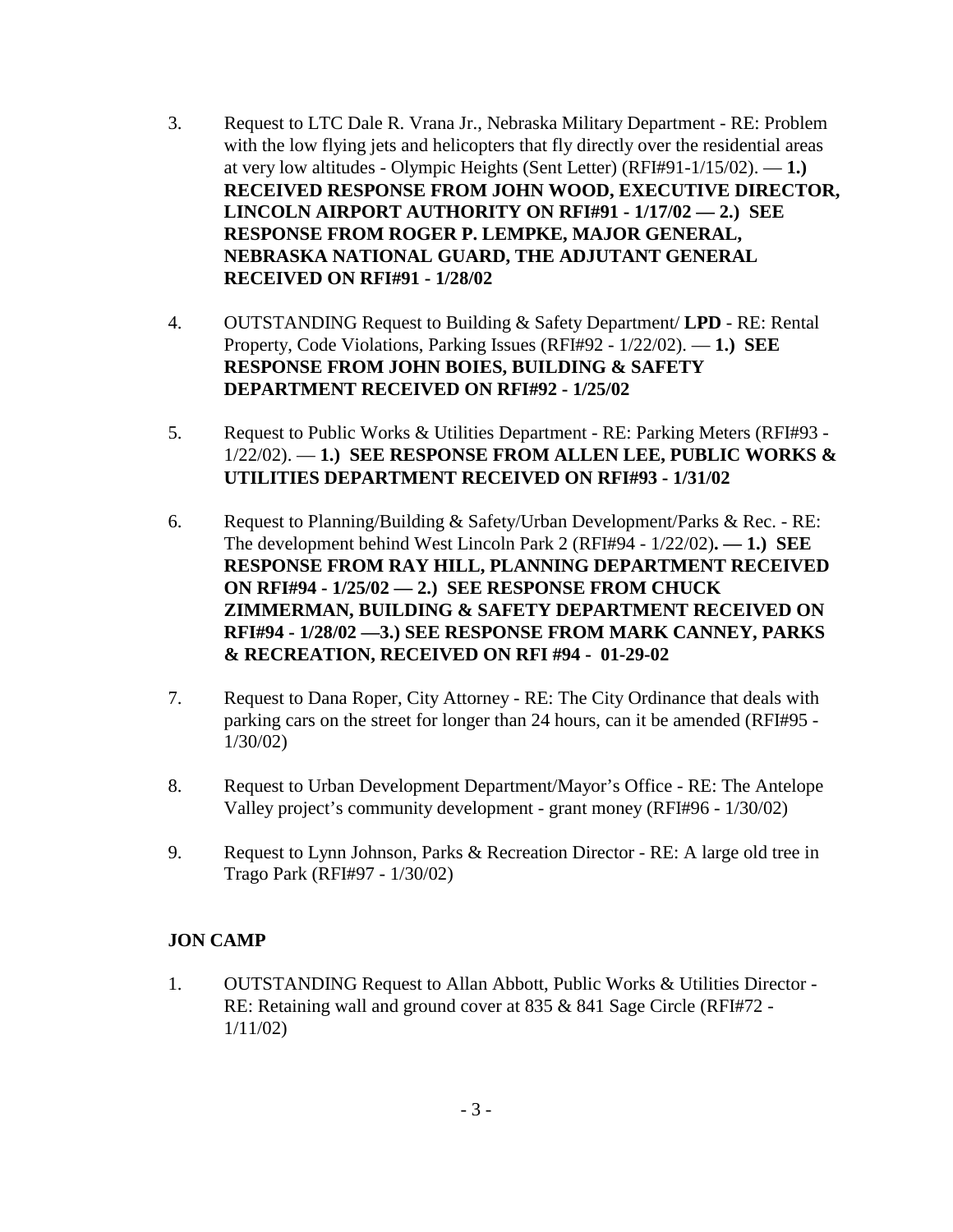- \*\*2. Two Letters from Michael L. Henkenius RE: Animal Control and their procedure for administering dog-barking fines (See Letters).
- \*\*3. Letter from Gerald J. Gerdes, President; Marion Kreifels, Vice-President; William (Bill) Blue, Director, Aspen Homeowners Association, Inc. Beaver Creek Lane – RE: The Beaver Creek Homeowners Association met in December. This Association, south of Pine Lake Road, consists of single family dwellings and town homes from 7000 to about 7300 Beaver Creek Lane – Much concerned was expressed about the excessive speeding they are experiencing on their street (See Letter).

## **TERRY WERNER**

- 1. OUTSTANDING Request to Lin Quenzer, Ombudsman RE: The flying patterns & times of the Air National Guard and the effect on a citizen of northwest Lincoln (RFI#36 - 1/14/02). — **1.) SEE RESPONSE FROM COLONEL, ROBERT B. BAILEY, AIR COMMANDER, NEBRASKA AIR NATIONAL GUARD RECEIVED ON RFI#36 - 1/24/02 — 2.) SEE RESPONSE FROM ROGER P. LEMPKE, MAJOR GENERAL, NEBRASKA NATIONAL GUARD, THE ADJUTANT GENERAL RECEIVED ON RFI#36 - 1/28/02**
- 2. OUTSTANDING Request to Lynn Johnson, Parks & Recreation Director RE: Tree Preservation Ordinance (RFI#37 - 1/14/02)
- 3. OUTSTANDING Request to Marc Wullschleger, Urban Development Director RE: Improvements at  $27<sup>th</sup>$  & Vine (RFI#38 - 1/22/02)
- 4. Request to Larry Worth, StarTran RE: Bus Service and East "O" Street construction (Gateway area) - (RFI#39 - 1/23/02). — **1.) SEE RESPONSE FROM LARRY WORTH, STARTRAN RECEIVED ON RFI#39 - 1/28/02**
- 5. Request to Dana Roper, Law Department RE: Question regarding "city subsidy" (RFI#40 - 1/23/02). — **1.) SEE RESPONSE FROM DANA ROPER, CITY LAW DEPARTMENT RECEIVED ON RFI#40 - 1/28/02**
- 6. Request to Allan Abbott, Public Works & Utilities Director RE: Question regarding unpaved alleyways (RFI#41 - 1/28/02)
- 7. Request to Lynn Johnson, Parks & Recreation Director RE: Question regarding entrance signs at Pioneers Park (RFI#42 - 1/28/02)
- 8. Request to Chief Tom Casady, Police RE: Crime Clearance Rates (RFI#43 1/28/02)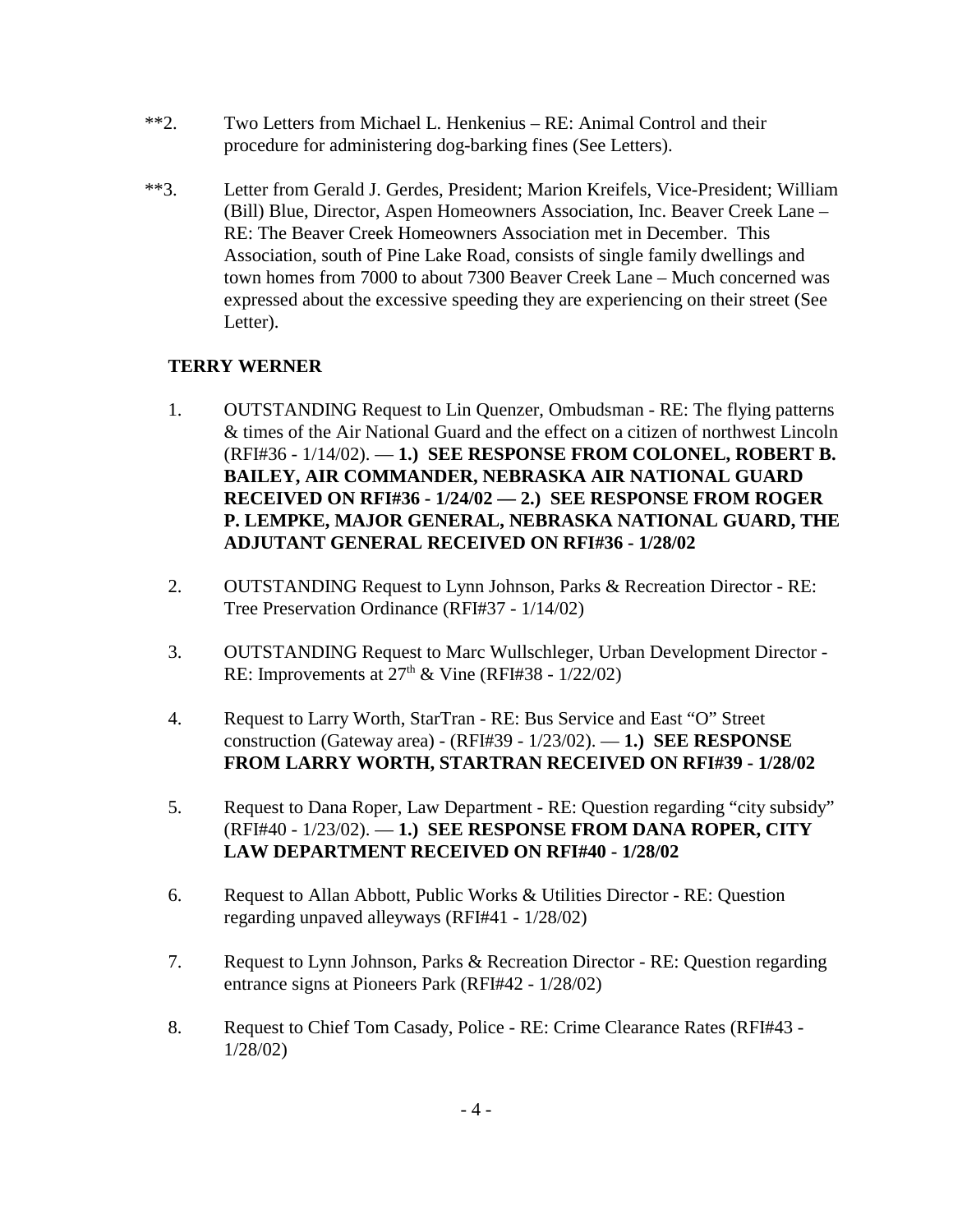- 9. Request to Dana Roper, City Attorney RE: Fines for parking at bus stops (RFI#44 - 1/30/02)
- 10. Request to Public Works & Utilities Department RE: A Traffic Problem Highway 2 (RFI#45 - 1/30/02)

# **COLEEN SENG**

- 1. OUTSTANDING Request to **Law Department** / Building & Safety Department RE: The signs at the new business on  $48<sup>th</sup>$  & Cornhusker Hwy (RFI#880 -1/15/02) **RESPONSE FROM MIKE PETERSEN, BUILDING & SAFETY DEPT, RECEIVED ON RFI #880** - **01-29-02**
- 2. Request to Public Works & Utilities Department RE: Parking removal Leighton Ave. 48th-56th Street (RFI#881 - 1/22/02). — **1.) SEE RESPONSE FROM ALLEN LEE, PUBLIC WORKS & UTILITIES DEPARTMENT RECEIVED ON RFI#881 - 1/31/02**
- 3. Request to Public Works & Utilities Department RE: Alley paving running north & south between Cleveland Ave. & Adams at the 5500 block (RFI#882 - 1/22/02).— **1.) SEE RESPONSE FROM ELMER COLE, PUBLIC WORKS & UTILITIES DEPARTMENT RECEIVED ON RFI#882 - 1/28/02**
- 4. Request to Law/Police/Airport Authority/Mayor's Office RE: Parking Citations at the Airport (RFI#883 - 1/22/02). — **1.) SEE RESPONSE FROM JOHN C. McQUINN, LAW DEPARTMENT RECEIVED ON RFI#883 - 1/24/02**

# **KEN SVOBODA**

- 1. OUTSTANDING Request to Marc, Wullschleger, Urban Development Director RE: Property on North  $27<sup>th</sup>$  Street - Midas Muffler (RFI#7 -  $1/22/02$ )
- 2. Request to Allan Abbott, Public Works & Utilities Director RE: Water pressure in "West A" area (RFI#8 - 1/23/02). — **1.) SEE RESPONSE FROM BILL FISH, PUBLIC WORKS & UTILITIES DEPARTMENT RECEIVED ON RFI#8 - 1/30/02**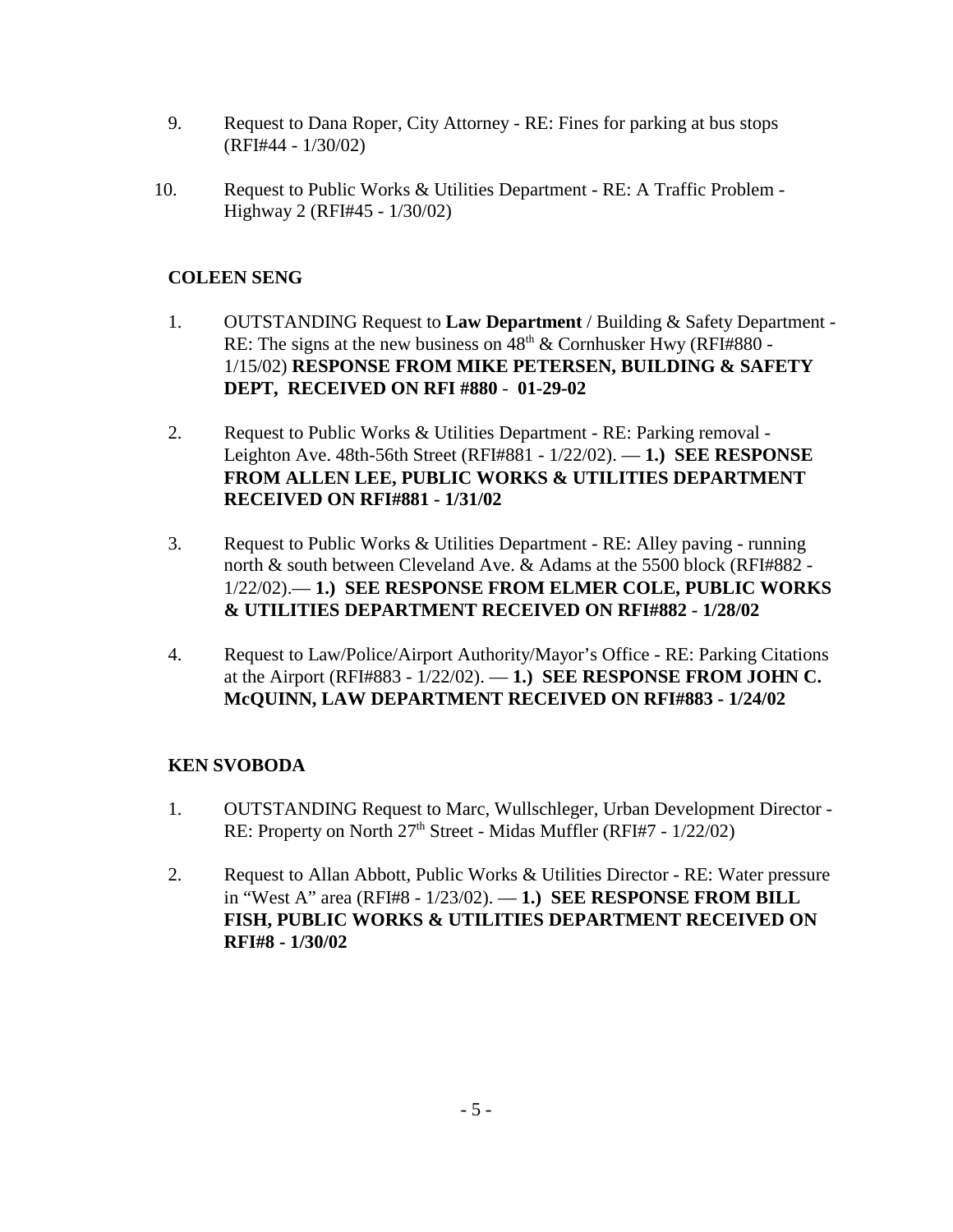## **B. DIRECTORS AND DEPARTMENT HEADS**

## **FINANCE/CITY TREASURER**

- \*1. Material from Don Herz & Melinda J. Jones RE: Resolution & Finance Department Treasurer Of Lincoln, Nebraska Investments Purchased Between January 7 And January 11, 2002.
- 2. Material from Don Herz RE: Emergency Medical Services Fund (Pre-Council Meeting scheduled for 2/04/02 at 10:30 a.m. to discuss this issue)(Copy of this Material is on file in the City Council Office).

# **HEALTH DEPARTMENT**

- \*1. NEWS RELEASE RE: Carbon Monoxide Detector Benefits Local Family With Dangerous Levels Of Carbon Monoxide Gas In Their Home (See Release).
- 2. Material RE: Proposed Ordinance on Body Art (tattooing, body piercing, etc.) (Copy of this Material is on file in the City Council Office).
- 3. NEWS RELEASE RE: Recalled Jelly Candies Found In Local Stores Jelly Candies that Pose A Life Threatening Choke Hazard are Recalled (See Release).

## **HUMAN RIGHTS**

 \*\*1. Letter & Report from Larry Williams, Director/EOO & Ernesto Castillo, Chair – RE: The Annual Report for The Lincoln Commission on Human Rights for the year 2001 (Copy of the Report is on file in the City Council Office).

# **LIBRARY**

- \*1. DIRECTOR'S REPORT Lincoln City Libraries Statistical Report Monthly Categorical Report - Fund Balances - December 2001.
- \*\*2. ANNOUNCEMENT: RE: Belmont Branch Library is closing February 1, 2002 (See Announcement).

# **PARKS & RECREATION DEPARTMENT**

1. Response Letter from Terry Genrich to Roxanne Hester - RE: The bike trail north of Pine Lake Road and its connection to the existing trail north of the pond (See Letter).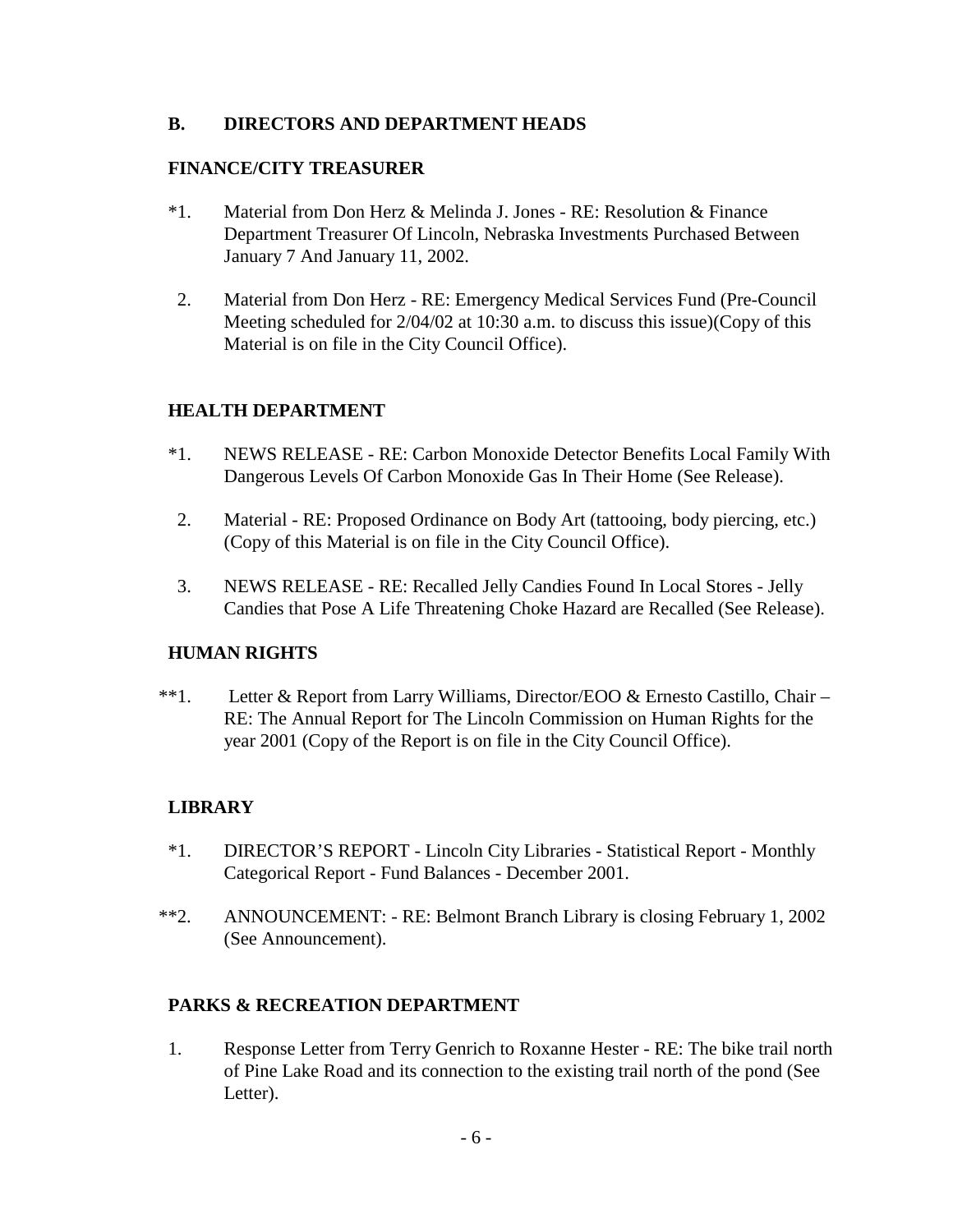## **PLANNING**

1. Response Letter from Kathleen Sellman to Travis Kudron - RE: Change of Zone to Allow Testing Laboratory at 2215 So. 52<sup>nd</sup> Street (See Letter).

## **PLANNING COMMISSION FINAL ACTION . . . . .**

- \*1. Comprehensive Plan Conformity No. 01004 (Northwest corner of 2nd and "S" Streets) Resolution No. PC-00731.
- \*2. Final Plat No. 01023 Hartland's Cardinal Heights Addition (N.W.  $56<sup>th</sup>$  & West Thatcher Lane) Resolution No. PC-00730.

# **PUBLIC WORKS & UTILITIES DEPARTMENT**

- \*1. Public Works & Utilities Advisory RE: A Public Information Meeting regarding the rehabilitation of: South  $16<sup>th</sup>$  Street; Euclid to South Street on Tuesday, January 22, 2002 from 4:00 p.m. to 5:00 p.m. at Houses of Hope, 2015 So.  $16<sup>th</sup>$  Street (See Advisory).
- \*2. Public Works & Utilities Advisory RE: A Public Information Meeting regarding the rehabilitation of: South  $13<sup>th</sup>$  from South St. to High Street on Thursday, January 24, 2002 from 4:00 p.m. to 5:00 p.m. at Saratoga Elementary School, 2215 So.  $13<sup>th</sup>$  Street in the Multi Media Room,  $2<sup>nd</sup>$  floor (See Advisory).
- \*3. Public Works & Utilities Advisory RE: A Public Information Meeting regarding the rehabilitation of: So.  $33<sup>rd</sup>$  from South St. to High Street and So.  $33<sup>rd</sup>$  from Calvert Street to Pioneers Blvd. on Wednesday, January 23, 2002 from 4:00 p.m. to 5:30 p.m. at Rousseau Elementary School, 3701 So. 33<sup>rd</sup> Multi Media Room (See Advisory).
- \*4. Letter from James R. Visger to Mr. James Anderson RE: Street repairs (See Letter).
- \*5. Public Works & Utilities Advisory RE: A Public Information Meeting regarding the rehabilitation of: Touzalin Ave. from Fremont to Adams Street On Monday, January 28, 2002 from 4:00 p.m. to 5:00 p.m. at Anderson Library, 3635 Touzalin (See Advisory).
- \*\*6. Material from Allan Abbott & Kathleen Sellman RE: Item 02R-4 Parker's Landing Preliminary Plat No. 01014 80<sup>th</sup> Street Connection Issue (See Material).
- \*\*7. Public Works & Utilities Advisory RE: The City of Lincoln, Department of Public Works would like to inform you that  $17<sup>th</sup>$  Street from 'O' to 'R' Streets is going to be part of the City Rehabilitation Program for 2002 (See Advisory).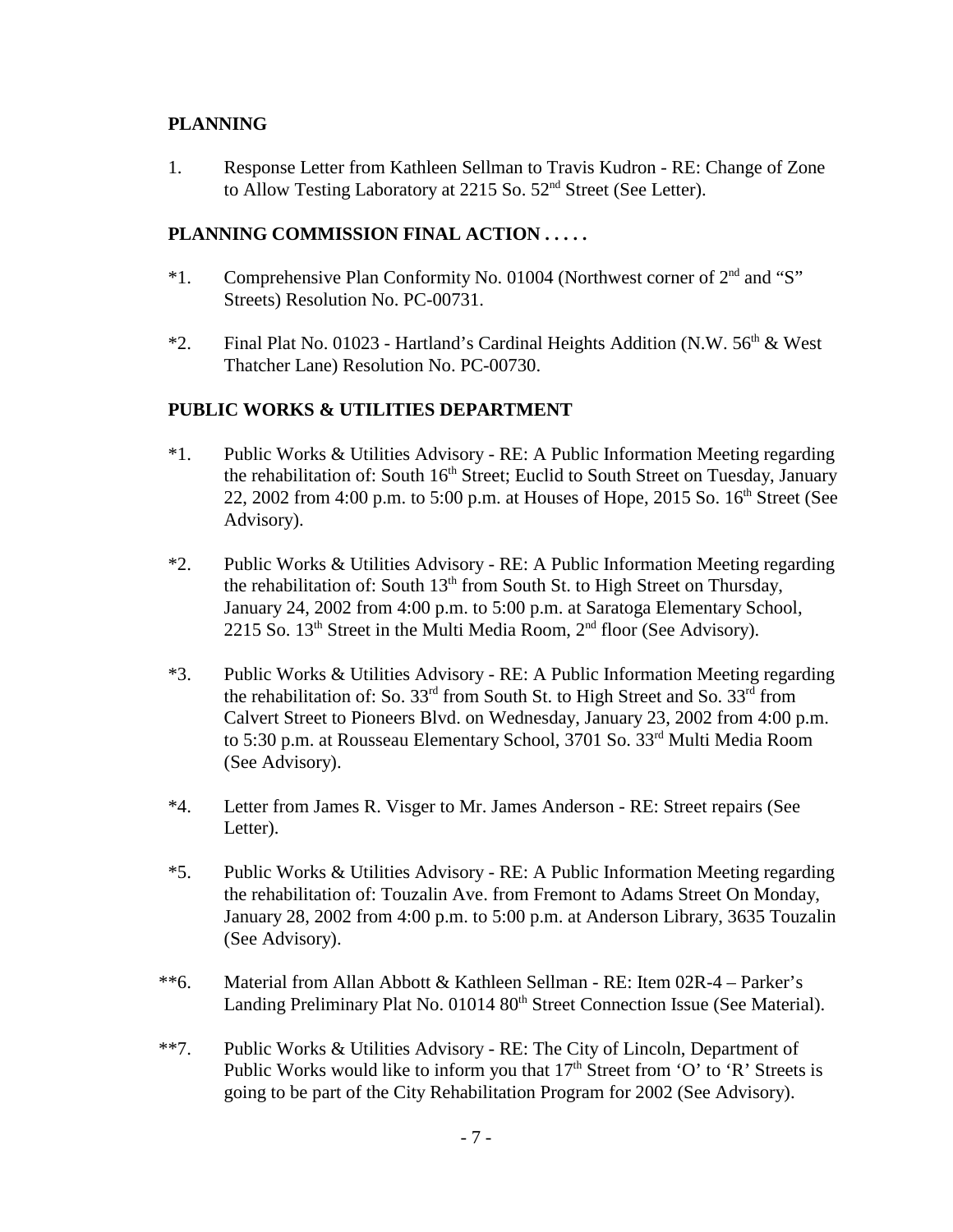- \*\*8. Public Works & Utilities Advisory RE: The City of Lincoln, Department of Public Works would like to inform you that 'R' Street from  $12<sup>th</sup>$  to  $17<sup>th</sup>$  is going to be part of the City Rehabilitation Program for 2002 (See Advisory).
	- 9. Public Works & Utilities Advisory RE: The City of Lincoln, Department of Public Works would like to inform you that Cornhusker Hwy. from  $31<sup>st</sup>$  to  $35<sup>th</sup>$ Streets is going to be part of the City Rehabilitation Program for 2002 (See Advisory).
- 10. Public Works & Utilities Advisory -RE: Capital Improvement Project Water Main Project  $700228 - 30<sup>th</sup>$  Street, Leighton to Potter and  $31<sup>st</sup>$ , Holdrege to Leighton Merrill Street,  $31<sup>st</sup>$  to  $33<sup>rd</sup>$  Street (See Advisory).
- 11. Public Works & Utilities Advisory RE: Capital Improvements Project Water Main Project 700240 - Gillan Road,  $58<sup>th</sup>$  To  $60<sup>th</sup>$ ,  $60<sup>th</sup>$  Street, Gillan Road to Cotner Blvd. Cotner Blvd., "R" Street to 60<sup>th</sup> Street (See Advisory).
- 12. Memo from Dennis Bartels RE: Sewer District 1176, Southwest 40<sup>th</sup> and West "O" Street (See Memo).

# **REAL ESTATE DIVISION**

- \*\*1. InterOffice Memo from Clinton W. Thomas RE: Vacation of Wagon Lane adjacent to Outlots B and C, Frontier Acres (See Memo).
- \*\*2. InterOffice Memo from Clinton W. Thomas RE: Vacation of the east 18 feet of North 8<sup>th</sup> Street abutting Lot 6, Block 30, Original Plat of Lincoln and the south 20 feet of R Street abutting Lots 5 & 6, Block 30, Original Plat of Lincoln and that portion of R Street abutting the east 18 feet of North 8<sup>th</sup> Street (See Memo).

# **STARTRAN**

1. NEWS RELEASE - RE: StarTran Employees Head For Olympics (See Release).

# **WEED CONTROL AUTHORITY**

\*\*1. E-Mail from Russ Shultz - RE: Public Records and Leafy Spurge Advance Work Orders (See E-Mail).

# **C. MISCELLANEOUS**

\*1. Letter & Material from Dale E. Gruntorad - RE: Emergency Medical Services (See Material).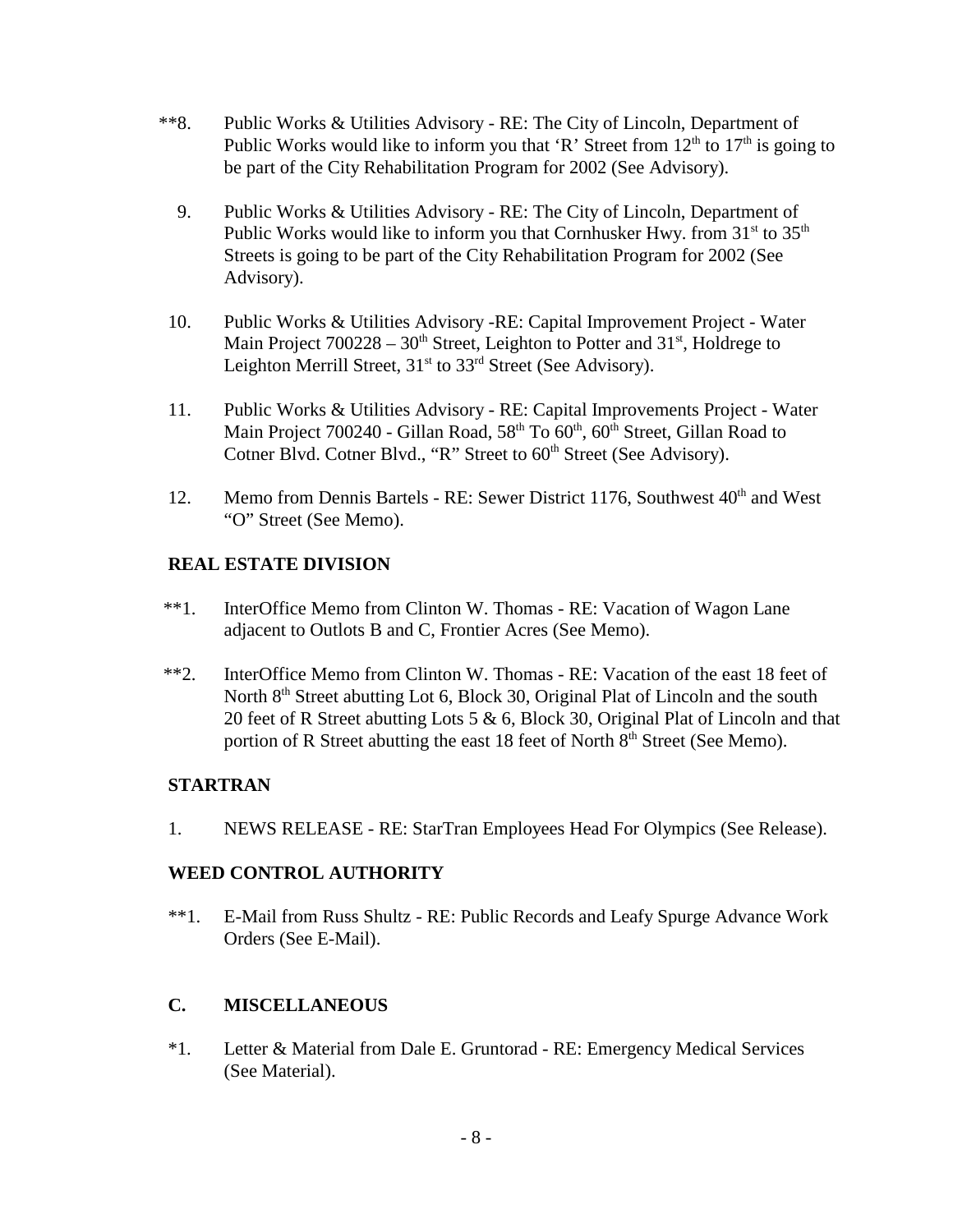- \*2. Letter from Daniel K. Marvin RE: U.S. Bank Sign proposed change of zone on  $27<sup>th</sup>$  & Woods Blvd. (See Letter).
- \*3. Letter & Material from William Duffield, Duffy's Exotic Body Piercing Studio RE: The Tattoo and Piercing issues (See Material).
- \*\*4. Faxed Letter from Dr. Rick Windle, RE: Woodsdale Initiative Group ornamental streetlights (See Letter).
- \*\*5. E-Mail from Joyce Hasselbalch RE: A traffic situation along Highway 2 to the east of 56<sup>th</sup> Street (See E-Mail).
- \*\*6. E-Mail from Diane Kimble RE: Please raise the fine for parking in a bus stop by a substantial amount (See E-Mail).
- \*\*7. E-Mail from Stacy C. James RE: Opposing US Bank Sign at  $27<sup>th</sup>$  & Woods Blvd. (See E-Mail).
- \*\*8. 5 Format Letters from Judy & Harry Seward, Janina Fouts-Sunjic, John & Marian Schick, Abe & Katharina Sidiki & Ann Donovan – RE: Opposed to the creation of the ornamental light district - Woodsdale (Original copies on file in the City Clerk's Office) (See Letters).
- \*\*9. E-Mail from Janis Pitsch RE: US Bank Sign  $27<sup>th</sup>$  & Woods Blvd. (See E-Mail).
- \*\*10. E-Mail from Dan Haase RE: Comprehensive Plan (See E-Mail).
	- 11. E-mail w/Office response from Tobias Wehrman RE: Council's vote on the Liquor Application of Jeffrey McCandless at the 01-28-02 Council Meeting
	- 12. E-Mail w/Office response from Stacy James RE: Council's vote on COZ 3347 & SP 1237A at the 01-28-02 Council Meeting.
	- 13. E-Mail w/Office response from Bob Ripley RE: Council's vote on COZ 3347 & SP 1237A at the 01-28-02 Council Meeting.
	- 14. Letter to Annette McRoy from the Panama City Beach Police Department RE: A letter sent by Panama City Beach Police Chief, Robert H. Harding, written to Lincoln Police Chief Casady regarding comments in a marketing and advertising brochure directed at college-age students - specifically references to alcohol consumption during Spring Break.
	- 15. Letter to Annette McRoy from Ron Sisel RE: West "O" Street Setbacks.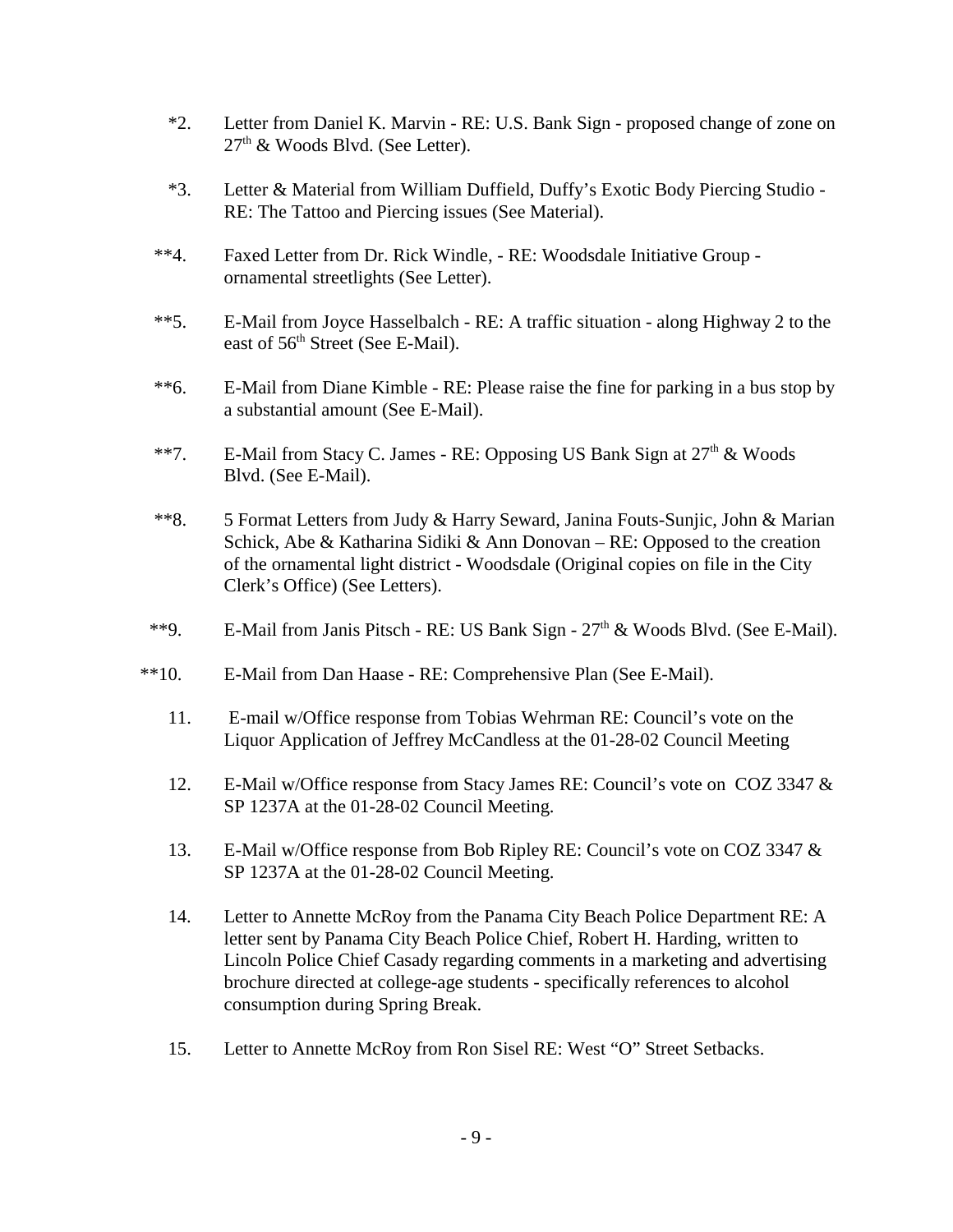- 16. Letter from Rosalind Morris RE: Exclusion of project to extend Yankee Hill Road through Wilderness Park from the Comprehensive Plan.
- 17. E-Mail from Jan Pitsch RE: Thanks for Council's vote on COZ 3347 & SP 1237A at the 01-28-02 Council Meeting. (Signage at  $27<sup>th</sup>$  & Woods Blvd).
- 18. Letter from Battery Patrol RE: Street Parking (See Letter).
- 19. E-Mail from Tobias J. Wehrman RE: Error in Testimony ????? of Mr. McCandless', Document Solutions Executive (See E-Mail).

## **IV. DIRECTORS**

## **V. CITY COUNCIL MEMBERS**

## **VI. ADJOURNMENT**

## **\*HELD OVER FROM JANUARY 21, 2002. \*\*HELD OVER FROM JANUARY 28, 2002.**

da020402/tjg/jvr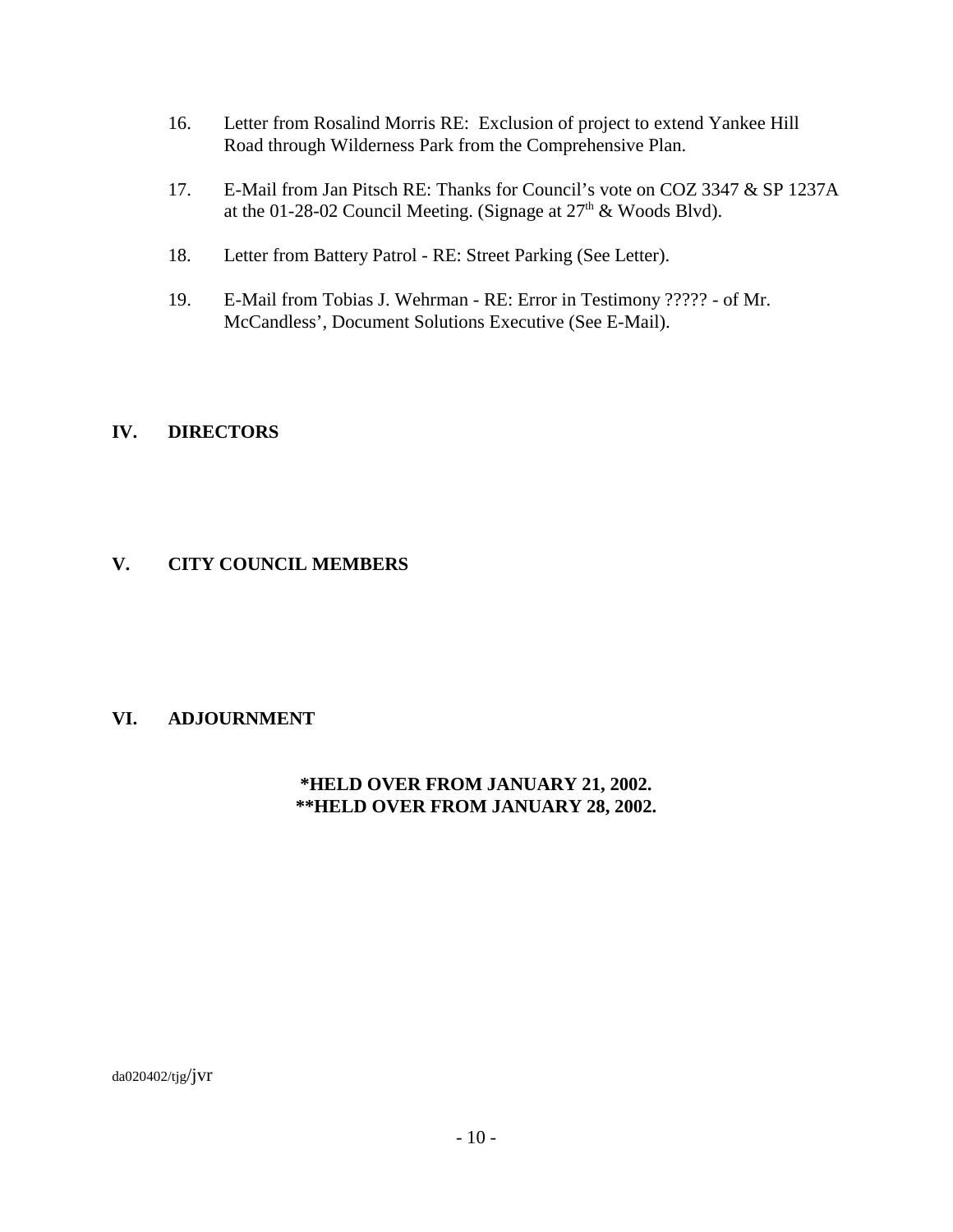# **DIRECTOR'S MEETING MINUTES MONDAY, FEBRUARY 4, 2002 CONFERENCE ROOM 113**

**Council Members Present:** Annette McRoy, Chair; Jonathan Cook, Vice-Chair; Coleen Seng, Jon Camp, Ken Svoboda, Glenn Friendt, Terry Werner.

**Others Present:** Mayor Don Wesely, Mark Bowen, Ann Harrell, Amy Tejral, Mayor's Office; City Clerk, Joan Ross; Dana Roper, City Attorney; Directors and Department Heads; Darrell Podany, Aide to Council Members Camp, Friendt, & Svoboda; Tammy Grammer, City Council Staff and Nate Jenkins, Lincoln Journal Star Representative.

## **I. MAYOR**

Mayor Wesely stated to Council that first off, he knows that they had a briefing on the EMS Audit and he thought it was good news for them that they've turned the financial situation around and are heading in the right direction. Mayor Wesely stated to Council that he thought it was a very good report and he wants to compliment Don Herz on the work he has done as well as Fire Chief Mike Spadt. Mayor Wesely commented to Council so they're pleased about the study.

Mayor Don Wesely stated to Council that he wasn't so pleased on the story about Kathleen Sellman and he wants to talk to them for a second because he is really pleased with the work of Kathleen [Sellman] and he thinks she did an outstanding job as our Planning Director in a very difficult time. Mayor Wesely stated to Council that when Kathleen [Sellman] came on board in the fall of 1999 they had a lot of projects backed up when they had an Interim Director for about a year and a half and they had a department that averaged a length of service of the Planners that was 18 ½ years. So, the feeling was that they were going to bring in a fresh perspective and some new blood and that's what they got with Kathleen [Sellman] and she stepped into that situation and done an outstanding job. Mayor Wesely stated to Council that he thinks Kathleen [Sellman] has done a great job and he would like Kathleen [Sellman] to stand up and give her around of applause. [Everyone clapped]

Mayor Wesely stated to Council that the process will follow to fill her position, which they have already started to advertise it and they have a March  $1<sup>st</sup>$  deadline for applications. Then, at that point the applications will be reviewed and there will be the Screening Committee to help them get down to the finalize list and at that point they'll bring the finalists into meet with the Council, County Board and the private sector, then they will make a decision after that. Mayor Wesely stated to Council that Kathleen [Sellman] will be with them until mid-April and they're hoping to have somebody start with them in May or perhaps in June, but they'll see. Mayor Wesely commented that they are sorry to see Kathleen [Sellman] head home to Colorado, but they are grateful for her outstanding job for the last 2 ½ years.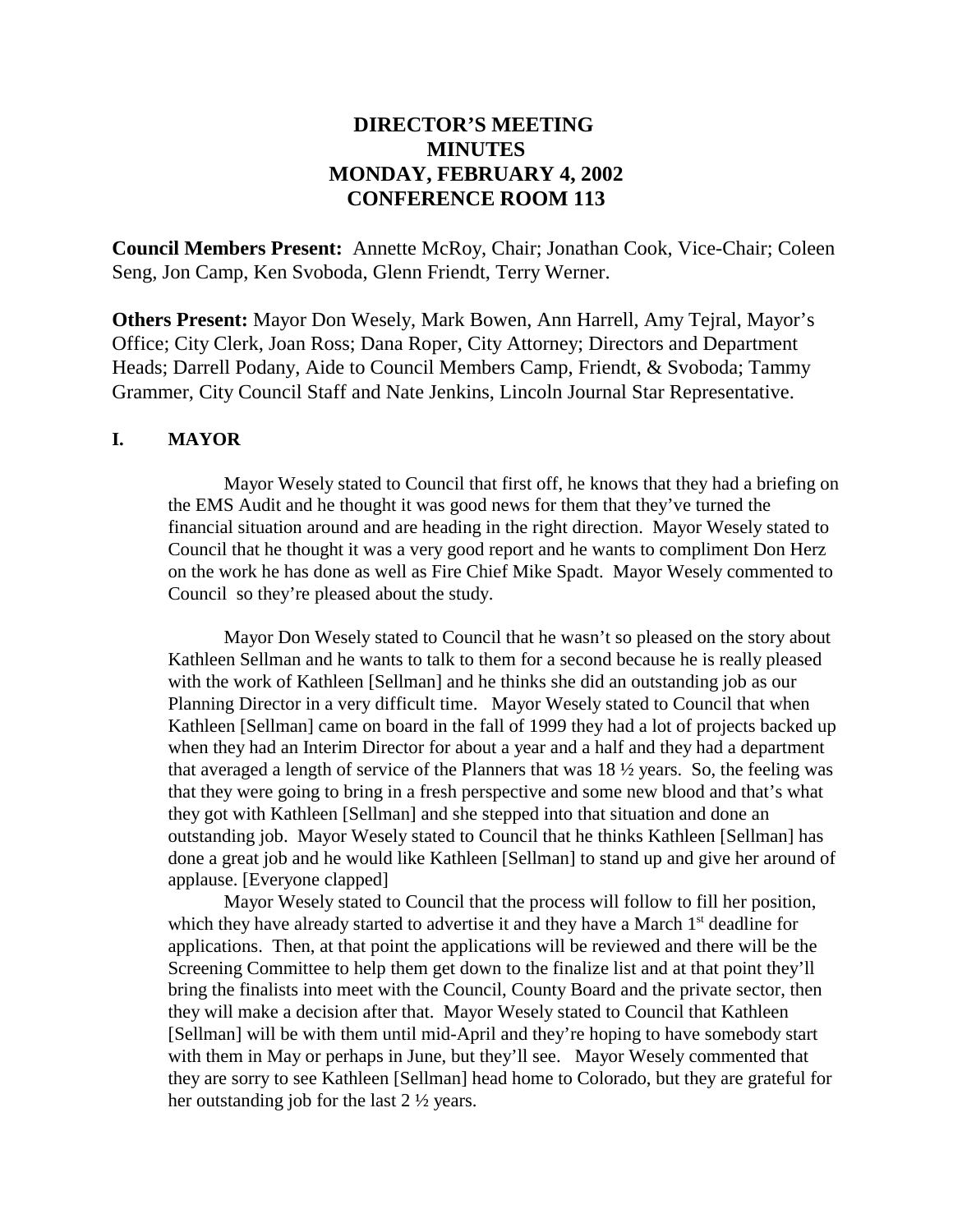Mayor Wesely stated to Council that for a couple of years they have been looking to fill a position that he thinks most of them realize that it is important to them and that's a Traffic Engineer and today is the first day for Randy Hoskins to be on the job. Mayor Wesely introduced the new Traffic Engineer, Randy Hoskins to everyone. Randy Hoskins stated that it is nice to meet all of them. Mr. Hoskins stated that he was born and raised in Nebraska and was born in Nebraska City and grew up in York; went to school here in Lincoln at the University, then bounced around a little bit. Mr. Hoskins stated that he worked for Kansas Department of Transportation, City of Loveland, Colorado and for the City of Nemars of Kansas City, Witcha, Kansas. Council welcomed Randy Hoskins aboard.

Mayor Don Wesely stated to Council that they had a little bit of snow and he thought Allan Abbott and the Public Works Department did a great job in taking care of it and he asked Allan Abbott to give them an update on it. Mr. Abbott stated to Council that they did try a couple of different things this time that they got off at the beginning with sanding trucks a little earlier than normal, since they knew it was coming instead of calling people in, so the word was be there at 3:00 a.m. in the morning unless they get called not to come and he thinks they were able to get on it a little bit faster. Mr. Abbott stated that Channel 11 did their poll with 60% not satisfied, but it may have been those that they hadn't gotten to yet as far as the residential streets. Mr. Abbott stated to Council that he is sure they will receive calls that they missed some, but they are getting it done. Mr. Abbott stated to Council that they don't know whether Police Chief Casady or Law have gotten to many complaints about they didn't tell them that they had a parking ban. Mr. Abbott indicated that he knows that there was one in the Mayor's Office with an individual saying that they didn't tell him there was a parking ban, but it was on the news and he thinks CIC did a good job. Mr. Abbott stated to Council that he thinks it was a good job done by everyone and if they get any complaints about it to let them know and they'll get out and touch it up.

Mr. Werner asked Mr. Abbott if the schools consult with him. Mr. Abbott stated to Mr. Werner 'no' and that always bothers him and they try to have them call them about whether they're going to be opened or not because if they are going to be opened they can change their routes and get the areas around the schools cleared. Mr. Abbott stated to Mr. Werner that they talked to them last year about it and unfortunately they don't know about it until they hear and then they try and try and try and why it doesn't come the other way he doesn't know, but he knows this time it depended on what condition the streets were in. Mr. Abbott stated to Mr. Werner that 'no', unfortunately they don't let them know any earlier than they let anybody else know.

Mayor Don Wesely stated to Council that they had the opening ceremonies for the two new Libraries on Saturday and it was wonderful. Mayor Wesely stated that Ms. McRoy spoke for the north one-'Loren Corey Eisely Branch' and Mr. Cook spoke for the south one-'Bess Dodson Walt Branch'. Mayor Wesely stated to Council that it was just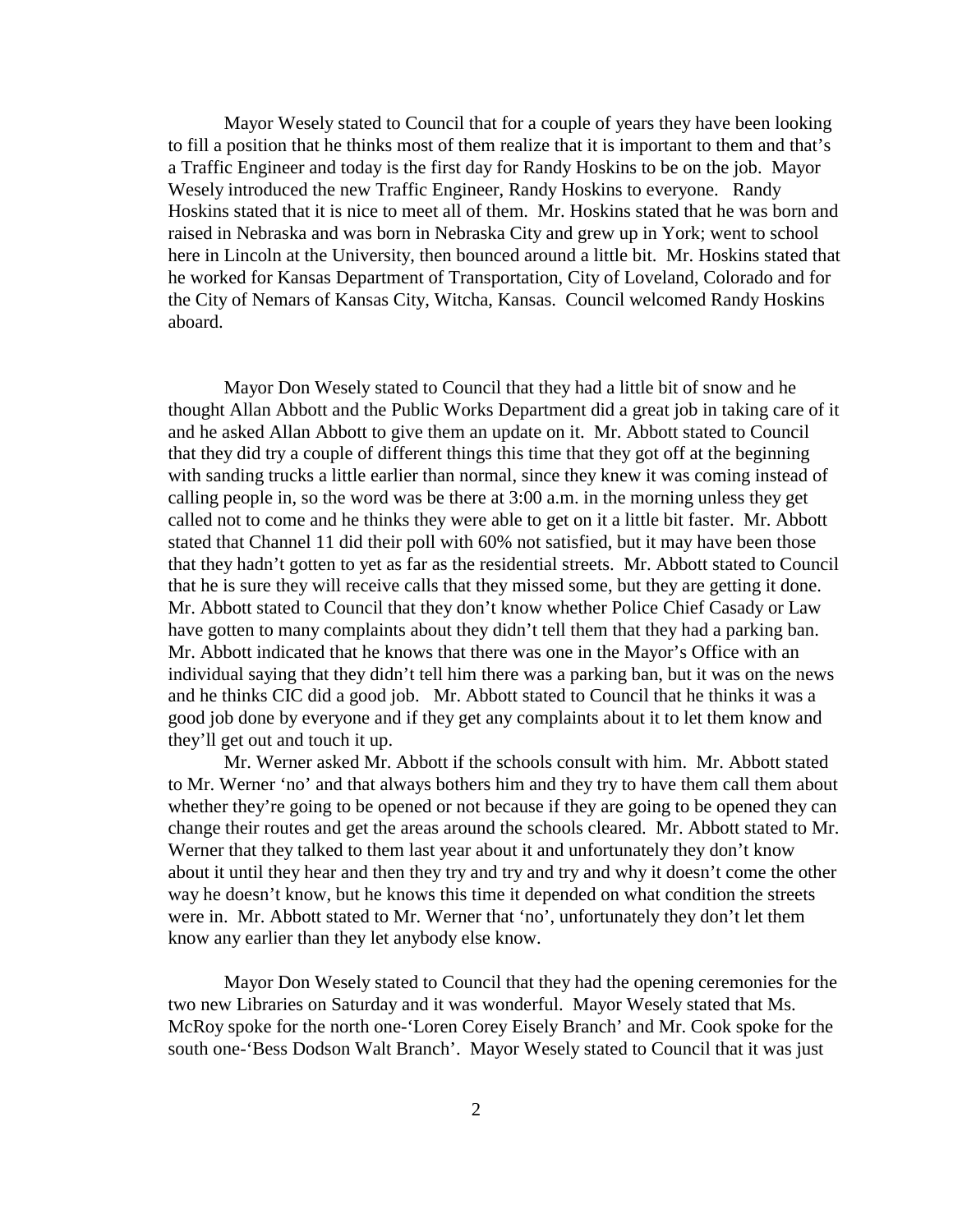fantastic and commented that those reading facilities were long over due and the crowds were fantastic that there was a couple hundred of them rushing in and kids getting the books checked out. Mayor Wesely stated to Council that it was really great and it was a wonderful day for Libraries in the City of Lincoln.

Mayor Don Wesely stated to Council that on Friday they had a Community Learning Centers Conference, which he thought also went very well that in cooperation with the Schools and the Business Sector trying to improve the performance of all of our schools and some of the concerns that they have in terms of the City. Mayor Wesely stated to Council that he thinks there was a strong interview that came together at that time, so they are really excited about it. Mayor Wesely stated to Council that they will be talking about where they go from here and when ever they can get a clear idea of that they can sit down and talk to the Council about it.

Mayor Don Wesely stated to Council that the City's 2<sup>nd</sup> Annual Abraham Lincoln Celebration will be this Sunday [February  $10<sup>th</sup>$ ] afternoon at the Lied Center and he encourages all of them to participate in it. Mayor Wesely commented to Council that it was a lot of fun last year and they had a nice turn out last year.

Mayor Don Wesely stated to Council that he would like to ask Lynn Johnson to share with them on what he thinks was a pretty successful meeting on Saturday regarding the Mooberry Project and Park issue. Lynn Johnson stated to Council that they met with representatives of the neighborhood and the developer twice and he thinks they came to a consensus. Mr. Johnson stated to Council that Pat [Mooberry] volunteered at the end of the meeting that he and Mary Jo Livingston would contribute \$65,000 in matching funds to the City's \$65,000 that they have in a proposed schedule Improvement Program for Acquisitions for the acreage to the north, so the neighborhood would not have to be involved in the fund raising efforts and that he would also [inaudible]. Mr. Johnson stated to Council that the neighbors in going through the process that they understood that 'yes' it would be desirable to have additional land and this seemed to be the reasonable place to get through and they agreed, so this was the consensus at the end of the meeting. Ms. McRoy stated to Mr. Johnson so the City is buying the lot. Mr. Johnson stated to Ms. McRoy that they are buying the two lots of the acre immediately north of the park, which will be a four acre park.

Nicole Fleck-Tooze stated to Council that they should have a memorandum in their packets regarding the Parker's Landing from Allan Abbott and Kathleen Sellman on the 80<sup>th</sup> Street Connection Issue. Ms. Tooze stated to Council if there is anything that they need for further guidance or anything that they wanted to talk about during the meeting to let them know, otherwise, this is their recommendation to them. Discussion continued with Council, Lynn Johnson, Nicole Fleck-Tooze and Ray Hill on this issue with comments and questions from the Council. After discussion, Nicole Fleck-Tooze stated to Council that a motion to amend for the Parker's Landing Preliminary Plat has not been made yet, so if they're getting to a point where  $84<sup>th</sup>$  Street construction is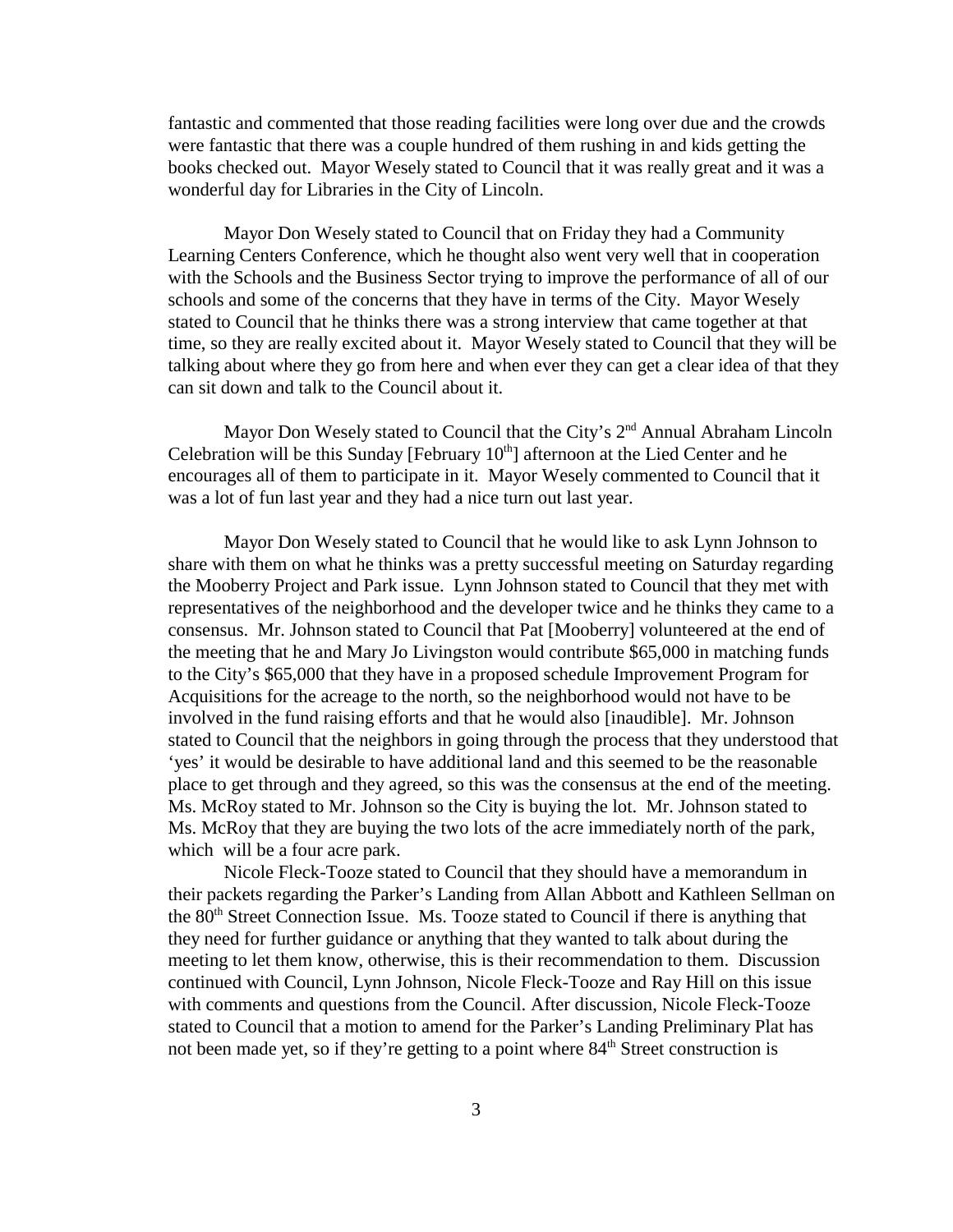beginning that the Ashbrook Drive connection has not been made and one alternative would be that a temporary barricade could be placed at  $80<sup>th</sup>$  Street, but they haven't prepared any kind of motion to amend to attach it as a condition to the Plat. Ms. Tooze asked Council if they would like them to have it prepared. Mr. Cook stated to Ms. Tooze that he would like to see it some place. Ms. Tooze stated to Council okay.

City Clerk Joan Ross stated to Council that in seeing that this is Items #40 & #41 on the Pending list that they have a notation to bring these items forward with Public Hearing continued and Action on February 11<sup>th</sup>. City Clerk Joan Ross asked Council if they want her to bring it up at the Formal Council Meeting today for them to remove these items off of Pending. Council agreed to remove these items from Pending for Public Hearing and Action on February 11<sup>th</sup>. (Copy of the Memo from Allan Abbott  $\&$ Kathleen Sellman regarding Parker's Landing is on file in the City Council Office).

- \*1. NEWS RELEASE RE: Mayor Implements Additional Spending Restraints (Council received their copies on 1/14/02). --- NO COMMENTS
- \*2. InterDepartmental Communication from Mayor Don Wesely to All Department Directors - RE: Additional Cost Saving Measures (Council received copies on 1/14/02). — NO COMMENTS
- \*3. NEWS RELEASE RE: Mayor Presents Award Of Excellence For December (Council received their copies on 1/14/02). — NO COMMENTS
- \*4. NEWS RELEASE RE: Mayor Wesely's Statement On Potential Layoffs At Lincoln's GoodYear Plant. — NO COMMENTS
- \*5. NEWS RELEASE RE: Plans Announced For City's Second Abraham Lincoln Celebration - Local and national performers to be on Lied Stage February  $10<sup>th</sup>$ . — Mayor Don Wesely mentioned this celebration during his comments to Council under "I. Mayor". (See that discussion).
- \*\*6. NEWS ADVISORY RE: Mayor Don Wesely and officials of the Burlington Northern and Sante Fe Railway will have a news conference to discuss the addition of jobs in Lincoln, on January  $18<sup>th</sup>$  at 1:45 p.m. — NO COMMENTS
- \*\*7. NEWS RELEASE RE: Free Wood Chip Mulch Available At Eight City Sites. — NO COMMENTS
- \*\*8. NEWS RELEASE RE: Mayor Wesely's Statement On Additional Jobs at Burlington Northern-Santa Fe. — NO COMMENTS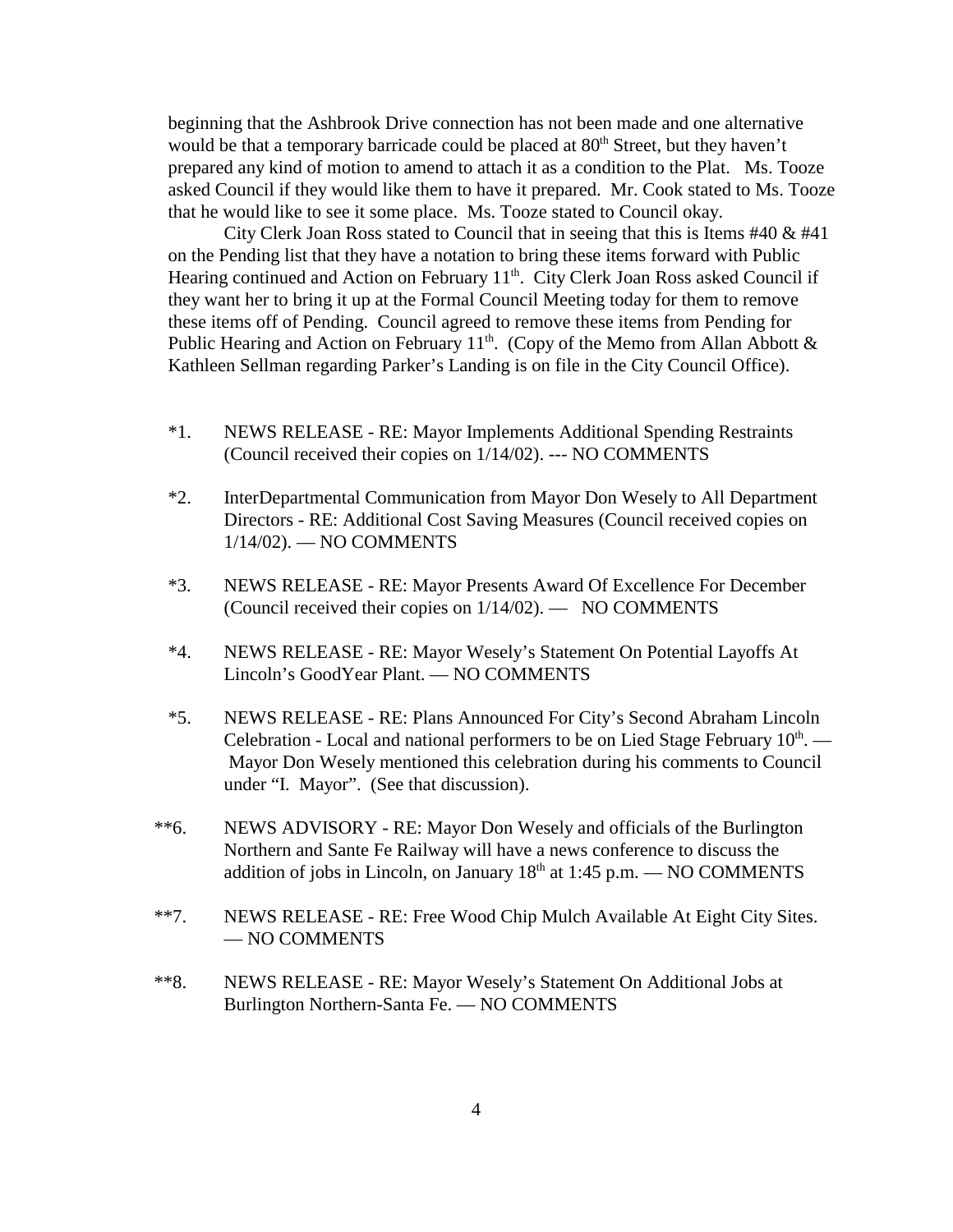- \*\*9. NEWS ADVISORY RE: Mayor Don Wesely will discuss the progress of Lincoln's Community Learning Centers at a news conference at 9:00 a.m., Thursday, January  $24<sup>th</sup>$ . — Mayor Don Wesely mentioned this issue during his comments to Council under "I. Mayor". (See that discussion).
- \*\*10. NEWS RELEASE RE: November Sales Tax Figures Above Projections. NO COMMENTS
- \*\*11. NEWS RELEASE RE: City Receives Grant For Community Learning Centers Mayor's Summit on School and Community Partnerships set for January  $31<sup>st</sup>$ . NO COMMENTS
	- 12. NEWS RELEASE RE: Planning Director To Return To Colorado Mayor praises Sellman, says national search for replacement to begin immediately (Council copies handed out to them on 1/28/02). — Mayor Don Wesely discussed this issue during his comments to Council under "I. Mayor". (See that discussion)
	- 13. NEW RELEASE RE: Safety Enhancements Operational at Two Intersections. --- NO COMMENTS
	- 14. NEWS ADVISORY RE: Mayor Don Wesely's schedule for Thursday, January 31st includes: (See Release). — NO COMMENTS
	- 15. NEWS RELEASE RE: City Of Lincoln Snow/Traffic Condition Report. NO COMMENTS
	- 16. NEWS RELEASE RE: City Of Lincoln Snow/Traffic Condition Report. NO COMMENTS
	- 17. NEWS RELEASE RE: Lincoln's Two New Libraries To Open Saturday. Mayor Don Wesely mentioned this issue during his comments to Council under "I. Mayor". (See that discussion)
	- 18. NEWS RELEASE RE: City Hires Traffic Engineer. Mayor Don Wesely discussed this issue during his comments to Council under "I. Mayor". (See that discussion)
	- 19. NEWS RELEASE RE: Mayor Don Wesely Traffic and Transportation Initiatives. --- NO COMMENTS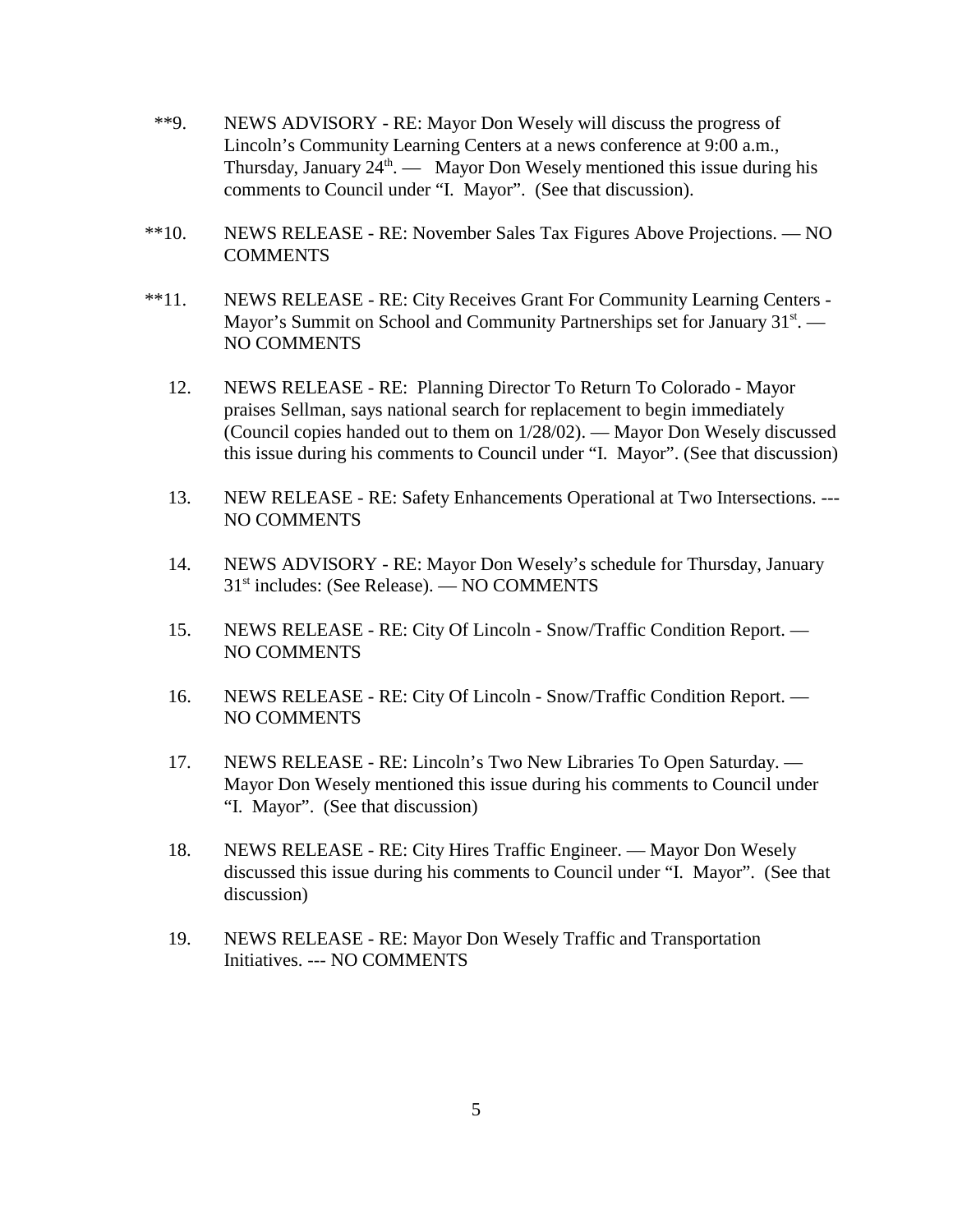## **II. CITY CLERK**

City Clerk Joan Ross stated to Council that in regards to Items 1 & 2 [Application of Bricktop Entertainment Inc. dba "Bricktop" for a Class "C" liquor license at 1427 "O" Street; and Manager application of Alex C. Roskelley for Bricktop Entertainment Inc. dba "Bricktop" at 1427 "O" Street] she will call these two items together.

City Clerk Joan Ross stated to Council that in regards to Item 16 [Investment of Funds for January 14, 2002 through January 18, 2002] there's an error on this item and indicated that it should be "Investment of Funds for January 14, 2002 through January '25', 2002".

City Clerk Joan Ross stated to Council that in regards to Item 21 [Change of Zone 3352- Amending Chapter 27.70 of the Lincoln Municipal Code to add a new Section 27.70.060 to allow the storage of vehicles for sale in the front yard in the H-2, H-3, and I-2 zoning districts] there is a request to refer this item back to the Planning Commission, which they should have received a memo about it. Mr. Cook stated to City Clerk Joan Ross that it is on their Director's Addendum for today.

City Clerk Joan Ross stated to Council that in regards to Item 25 [Authorizing and providing for the issuance, sale, and delivery of an amount not to exceed \$12,000,000.00 for the Antelope Valley Project Bonds, Series 2002, for the purpose of paying a portion of the costs of design and development of the Antelope Valley project as authorized by LB-657] they received a request from Finance, Public Works and the Bond Council to have  $2<sup>nd</sup>$  &  $3<sup>rd</sup>$  Readings on this item. City Clerk Joan Ross stated to Council that she thinks part of the reason to push it is because they will not have a Council Meeting on February 18<sup>th</sup>.

City Clerk Joan Ross stated to Council that they already talked about Items 40 & 41 [Change of Zone 3337- Application of Patrick Mooberry for a change of zone from AGR Agricultural Residential to R-1 Residential and R-3 Residential on property generally located at South 80<sup>th</sup> Street between Pine Lake Road and Old Cheney Road; and Accepting and approving the preliminary plat of Parker's Landing for 115 residential lots and two outlots, and waiver of the Design Standards to allow sanitary sewer to flow opposite street grades, on property generally located at South 80<sup>th</sup> Street between Pine Lake Road and Old Cheney Road] that are on the Pending list.

\*1. InterOffice Memo from City Clerk Joan Ross -RE: Gas 'N Shop, 400 W. Cornhusker Highway. — NO COMMENTS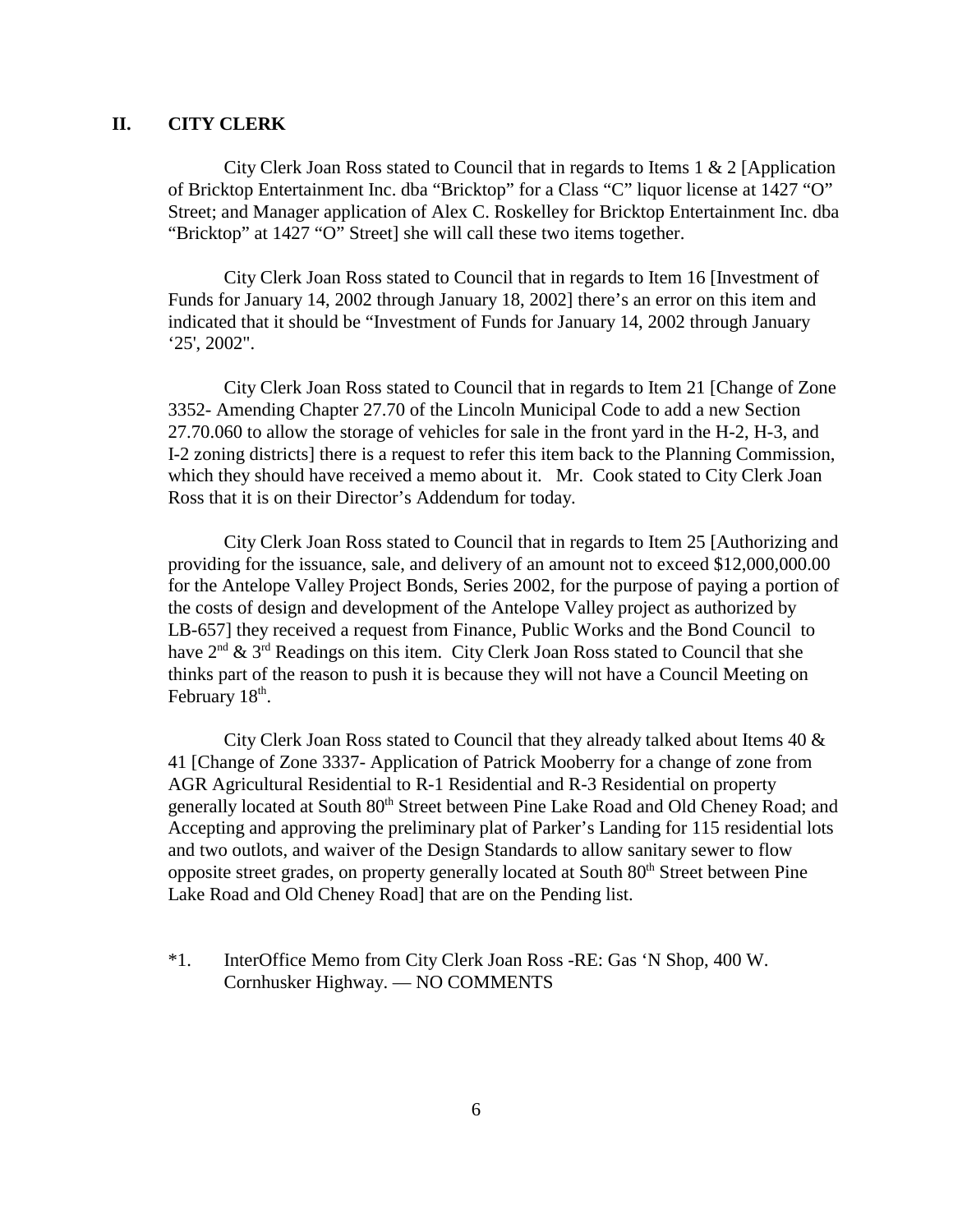#### **III. CORRESPONDENCE**

#### **A. COUNCIL REQUESTS**

#### **ANNETTE McROY**

- 1. OUTSTANDING Request to Public Works & Utilities Department/ **Urban Development Department** - RE: "R" Street concerns (RFI#84 - 11/26/01) — 1.) **RESPONSE FOR RFI #84 RECEIVED 12-26-01 from PW Dept. —** NO **COMMENTS**
- 2. OUTSTANDING Request to Public Works & Utilities Department RE: Intersection danger at the corner of West S &  $16<sup>th</sup>$  Street (RFI#90 - 1/11/02). — **1.) SEE RESPONSE FROM SCOTT OPFER, PUBLIC WORKS & UTILITIES DEPARTMENT RECEIVED ON RFI#90 -1/25/02. —** NO **COMMENTS**
- 3. Request to LTC Dale R. Vrana Jr., Nebraska Military Department RE: Problem with the low flying jets and helicopters that fly directly over the residential areas at very low altitudes - Olympic Heights (Sent Letter) (RFI#91-1/15/02). — **1.) RECEIVED RESPONSE FROM JOHN WOOD, EXECUTIVE DIRECTOR, LINCOLN AIRPORT AUTHORITY ON RFI#91 - 1/17/02 — 2.) SEE RESPONSE FROM ROGER P. LEMPKE, MAJOR GENERAL, NEBRASKA NATIONAL GUARD, THE ADJUTANT GENERAL RECEIVED ON RFI#91 - 1/28/02. —** NO COMMENTS
- 4. OUTSTANDING Request to Building & Safety Department/ **LPD** RE: Rental Property, Code Violations, Parking Issues (RFI#92 - 1/22/02). — **1.) SEE RESPONSE FROM JOHN BOIES, BUILDING & SAFETY DEPARTMENT RECEIVED ON RFI#92 - 1/25/02**. — NO COMMENTS
- 5. Request to Public Works & Utilities Department RE: Parking Meters (RFI#93 1/22/02). — **1.) SEE RESPONSE FROM ALLEN LEE, PUBLIC WORKS & UTILITIES DEPARTMENT RECEIVED ON RFI#93 - 1/31/02**. — NO COMMENTS
- 6. Request to Planning/Building & Safety/Urban Development/Parks & Rec. RE: The development behind West Lincoln Park 2 (RFI#94 - 1/22/02)**. - 1.) SEE RESPONSE FROM RAY HILL, PLANNING DEPARTMENT RECEIVED ON RFI#94 - 1/25/02 - 2.) SEE RESPONSE FROM CHUCK ZIMMERMAN, BUILDING & SAFETY DEPARTMENT RECEIVED ON RFI#94 - 1/28/02 -3.) SEE RESPONSE FROM MARK CANNEY, PARKS & RECREATION, RECEIVED ON RFI #94 - 01-29-02. —** NO COMMENTS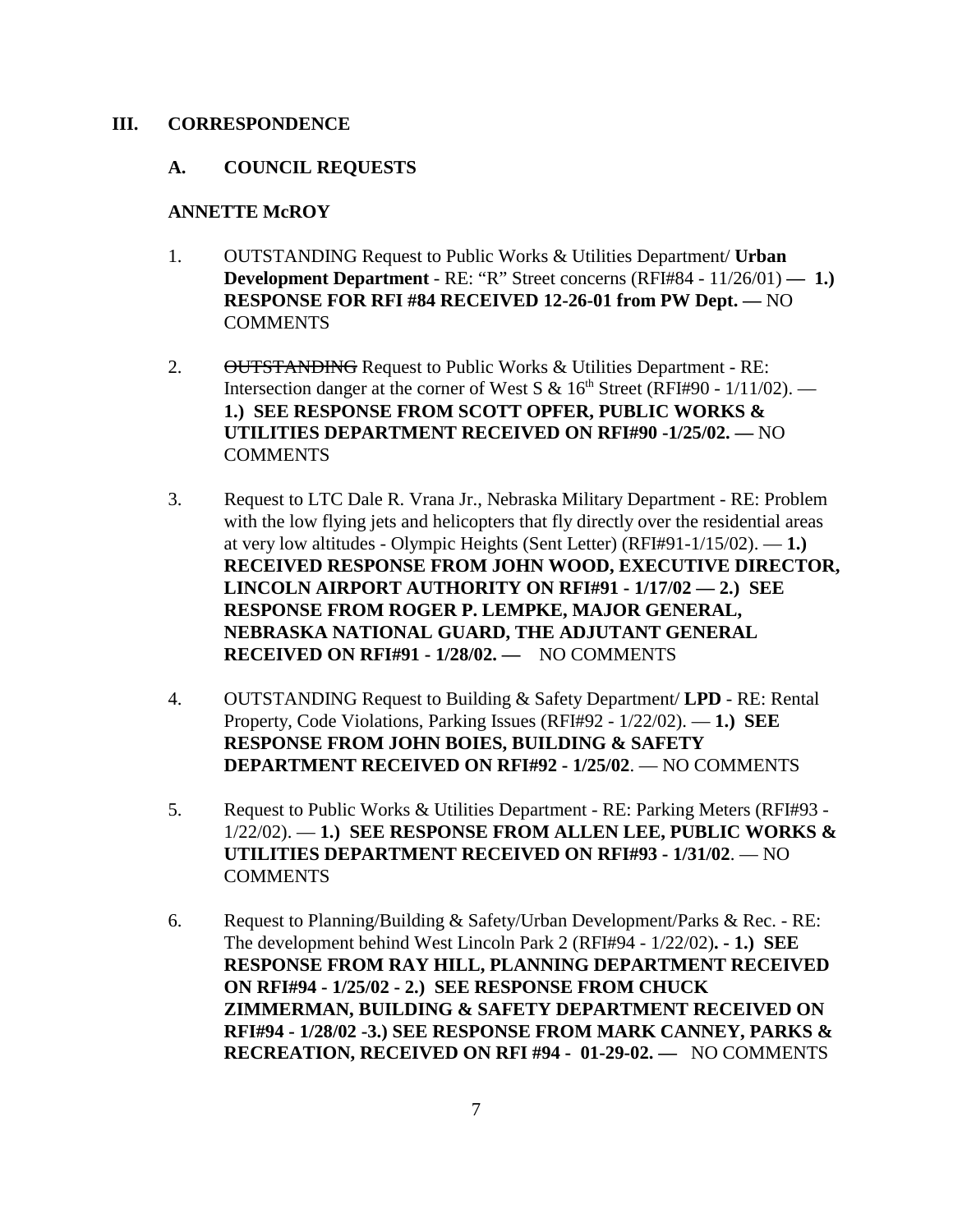- 7. Request to Dana Roper, City Attorney RE: The City Ordinance that deals with parking cars on the street for longer than 24 hours, can it be amended (RFI#95 - 1/30/02). — NO COMMENTS
- 8. Request to Urban Development Department/Mayor's Office RE: The Antelope Valley project's community development - grant money (RFI#96 - 1/30/02). — NO COMMENTS
- 9. Request to Lynn Johnson, Parks & Recreation Director RE: A large old tree in Trago Park (RFI#97 - 1/30/02). — NO COMMENTS

## **JON CAMP**

- 1. OUTSTANDING Request to Allan Abbott, Public Works & Utilities Director RE: Retaining wall and ground cover at 835 & 841 Sage Circle (RFI#72 - 1/11/02). — NO COMMENTS
- \*\*2. Two Letters from Michael L. Henkenius RE: Animal Control and their procedure for administering dog-barking fines. — NO COMMENTS
- \*\*3. Letter from Gerald J. Gerdes, President; Marion Kreifels, Vice-President; William (Bill) Blue, Director, Aspen Homeowners Association, Inc. Beaver Creek Lane – RE: The Beaver Creek Homeowners Association met in December. This Association, south of Pine Lake Road, consists of single family dwellings and town homes from 7000 to about 7300 Beaver Creek Lane – Much concerned was expressed about the excessive speeding they are experiencing on their street. — NO COMMENTS

## **TERRY WERNER**

- 1. OUTSTANDING Request to Lin Quenzer, Ombudsman RE: The flying patterns & times of the Air National Guard and the effect on a citizen of northwest Lincoln (RFI#36 - 1/14/02). — **1.) SEE RESPONSE FROM COLONEL, ROBERT B. BAILEY, AIR COMMANDER, NEBRASKA AIR NATIONAL GUARD RECEIVED ON RFI#36 - 1/24/02 — 2.) SEE RESPONSE FROM ROGER P. LEMPKE, MAJOR GENERAL, NEBRASKA NATIONAL GUARD, THE ADJUTANT GENERAL RECEIVED ON RFI#36 - 1/28/02. —** NO **COMMENTS**
- 2. OUTSTANDING Request to Lynn Johnson, Parks & Recreation Director RE: Tree Preservation Ordinance (RFI#37 - 1/14/02). — NO COMMENTS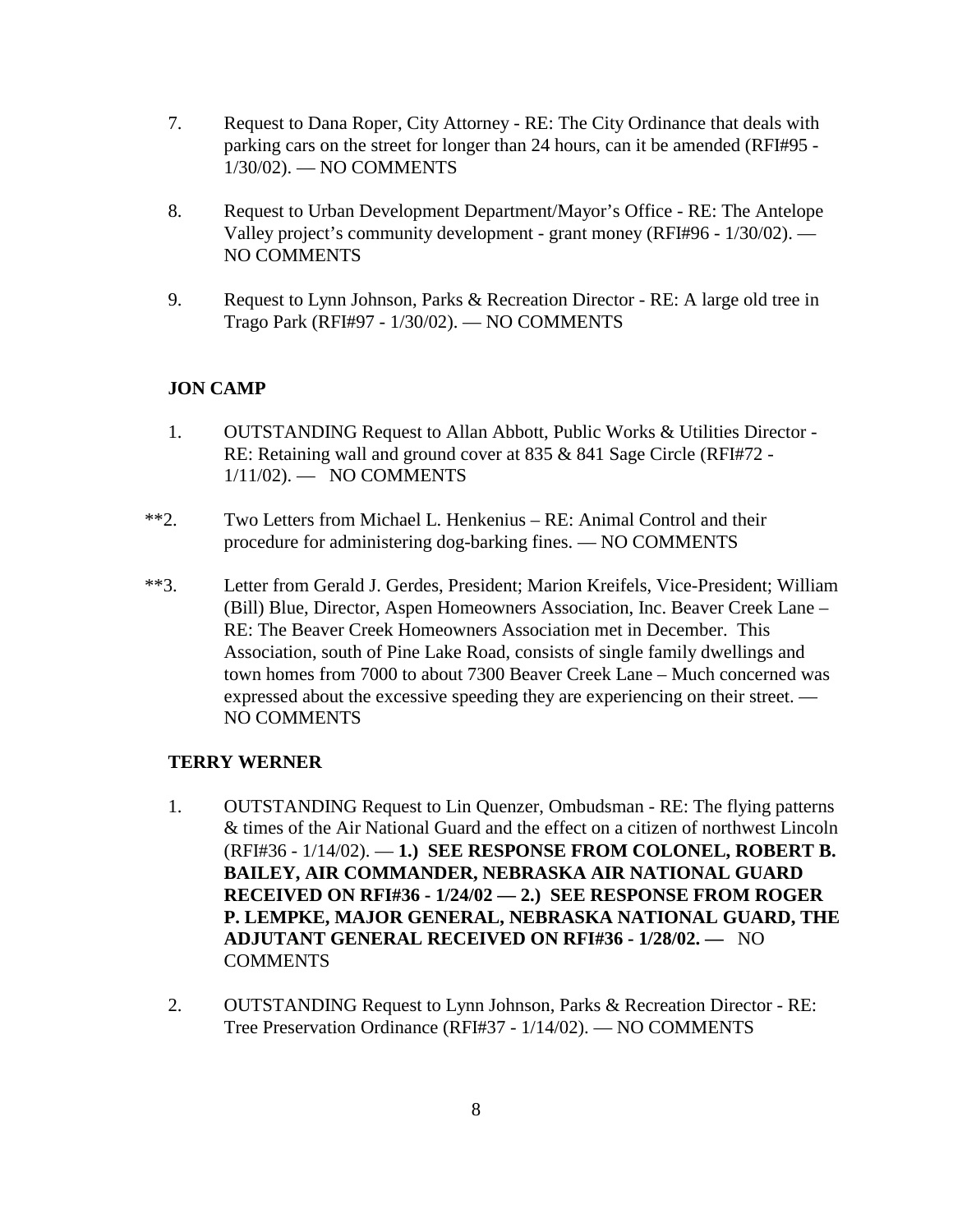- 3. OUTSTANDING Request to Marc Wullschleger, Urban Development Director RE: Improvements at  $27<sup>th</sup>$  & Vine (RFI#38 - 1/22/02). — NO COMMENTS
- 4. Request to Larry Worth, StarTran RE: Bus Service and East "O" Street construction (Gateway area) - (RFI#39 - 1/23/02). — **1.) SEE RESPONSE FROM LARRY WORTH, STARTRAN RECEIVED ON RFI#39 - 1/28/02**. — NO COMMENTS
- 5. Request to Dana Roper, Law Department RE: Question regarding "city subsidy" (RFI#40 - 1/23/02). — **1.) SEE RESPONSE FROM DANA ROPER, CITY LAW DEPARTMENT RECEIVED ON RFI#40 - 1/28/02. —** NO **COMMENTS**
- 6. Request to Allan Abbott, Public Works & Utilities Director RE: Question regarding unpaved alleyways (RFI#41 - 1/28/02). — NO COMMENTS
- 7. Request to Lynn Johnson, Parks & Recreation Director RE: Question regarding entrance signs at Pioneers Park (RFI#42 - 1/28/02). — NO COMMENTS
- 8. Request to Chief Tom Casady, Police RE: Crime Clearance Rates (RFI#43 1/28/02). — NO COMMENTS
- 9. Request to Dana Roper, City Attorney RE: Fines for parking at bus stops (RFI#44 - 1/30/02). — NO COMMENTS
- 10. Request to Public Works & Utilities Department RE: A Traffic Problem Highway 2 (RFI#45 - 1/30/02). — NO COMMENTS

## **COLEEN SENG**

- 1. OUTSTANDING Request to **Law Department** / Building & Safety Department RE: The signs at the new business on  $48<sup>th</sup>$  & Cornhusker Hwy (RFI#880 -1/15/02) **RESPONSE FROM MIKE PETERSEN, BUILDING & SAFETY DEPT, RECEIVED ON RFI #880** - **01-29-02. —** NO COMMENTS
- 2. Request to Public Works & Utilities Department RE: Parking removal Leighton Ave. 48th-56th Street (RFI#881 - 1/22/02). — **1.) SEE RESPONSE FROM ALLEN LEE, PUBLIC WORKS & UTILITIES DEPARTMENT RECEIVED ON RFI#881 - 1/31/02. —** NO COMMENTS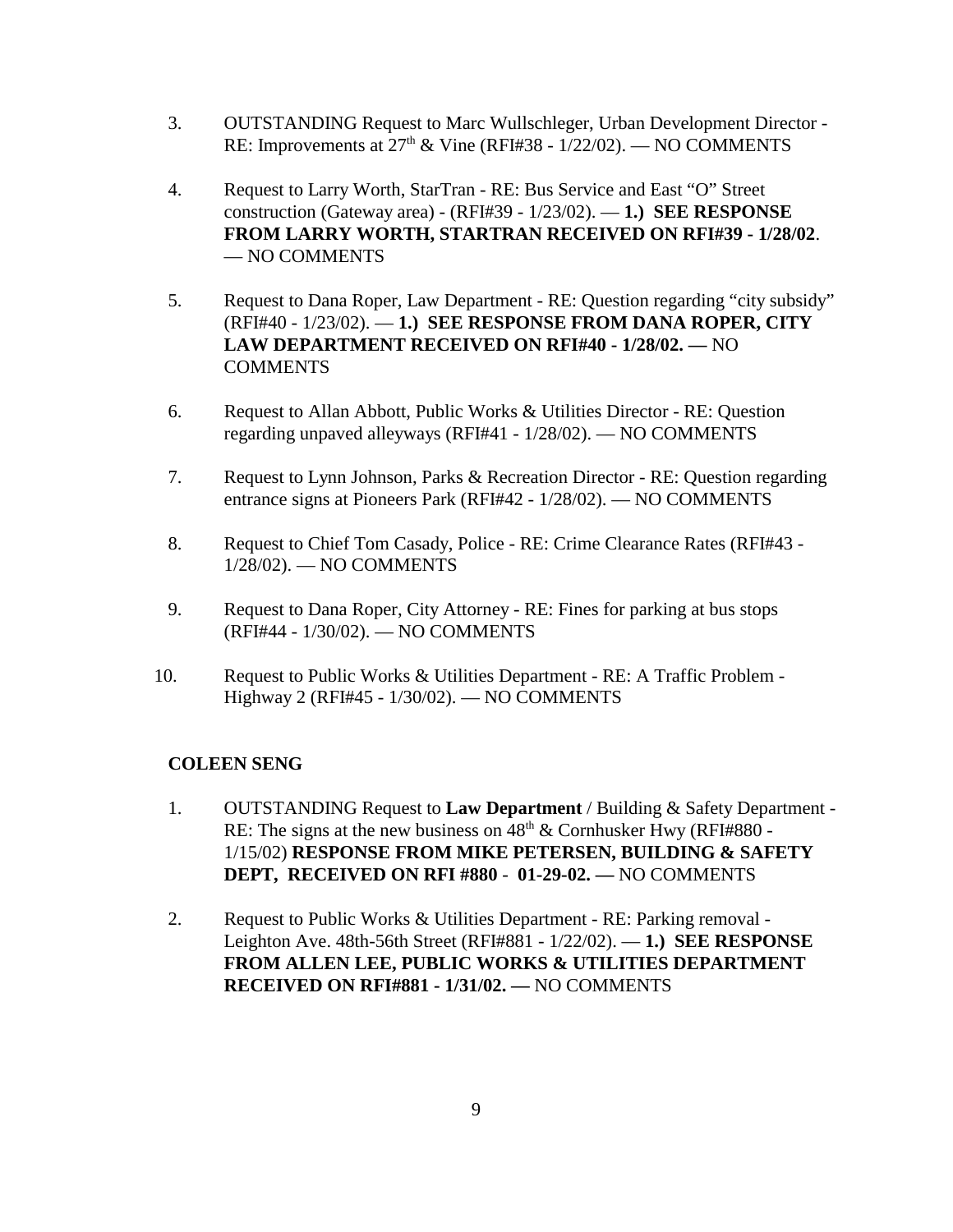- 3. Request to Public Works & Utilities Department RE: Alley paving running north & south between Cleveland Ave. & Adams at the 5500 block (RFI#882 - 1/22/02).— **1.) SEE RESPONSE FROM ELMER COLE, PUBLIC WORKS & UTILITIES DEPARTMENT RECEIVED ON RFI#882 - 1/28/02. —** NO COMMENTS
- 4. Request to Law/Police/Airport Authority/Mayor's Office RE: Parking Citations at the Airport (RFI#883 - 1/22/02). — **1.) SEE RESPONSE FROM JOHN C. McQUINN, LAW DEPARTMENT RECEIVED ON RFI#883 - 1/24/02. —** NO COMMENTS

#### **KEN SVOBODA**

- 1. OUTSTANDING Request to Marc, Wullschleger, Urban Development Director RE: Property on North 27<sup>th</sup> Street - Midas Muffler (RFI#7 - 1/22/02). — NO **COMMENTS**
- 2. Request to Allan Abbott, Public Works & Utilities Director RE: Water pressure in West "A" area (RFI#8 - 1/23/02). — **1.) SEE RESPONSE FROM BILL FISH, PUBLIC WORKS & UTILITIES DEPARTMENT RECEIVED ON RFI#8 - 1/30/02**. — NO COMMENTS

Mr. Cook stated that in regards to Mr. Svoboda's Request For Information (#8) on the water pressure in the West "A" area that he did send a letter to Randy Cecrle regarding this issue just in case this was his problem there for the years like '93' to '97' for the removal of water heaters that had defective 'dip tubes'. Mr. Cook stated that the dip tubes deteriorated resulting in little bits of plastic finding their way into faucet strainers and shower heads producing what appears to be low water pressure. So, while Bill Fish from the Water Department indicated that it looked like calcium deposits in there and that maybe what it is or it could possibly be plastic. Mr. Cook stated that there was a Class Action Settlement regarding the 'dip tubes', but it's over now unfortunately, so Randy [Cecrle] is out of luck on collecting. Mr. Cook stated that this information is on some City websites in other places of the Country. Mr. Cook stated that he thought he would pass this material onto the Water Department. Mayor Wesely 'thanked' Mr. Cook. Mike Merwick stated to Mr. Cook that they will also need a copy of this information because they are the ones that inspect the heaters. Mr. Cook stated to Mr. Merwick okay.

#### **B. DIRECTORS AND DEPARTMENT HEADS**

#### **FINANCE/CITY TREASURER**

\*1. Material from Don Herz & Melinda J. Jones - RE: Resolution & Finance Department Treasurer Of Lincoln, Nebraska Investments Purchased Between January 7 And January 11, 2002. — NOTED WITHOUT COMMENTS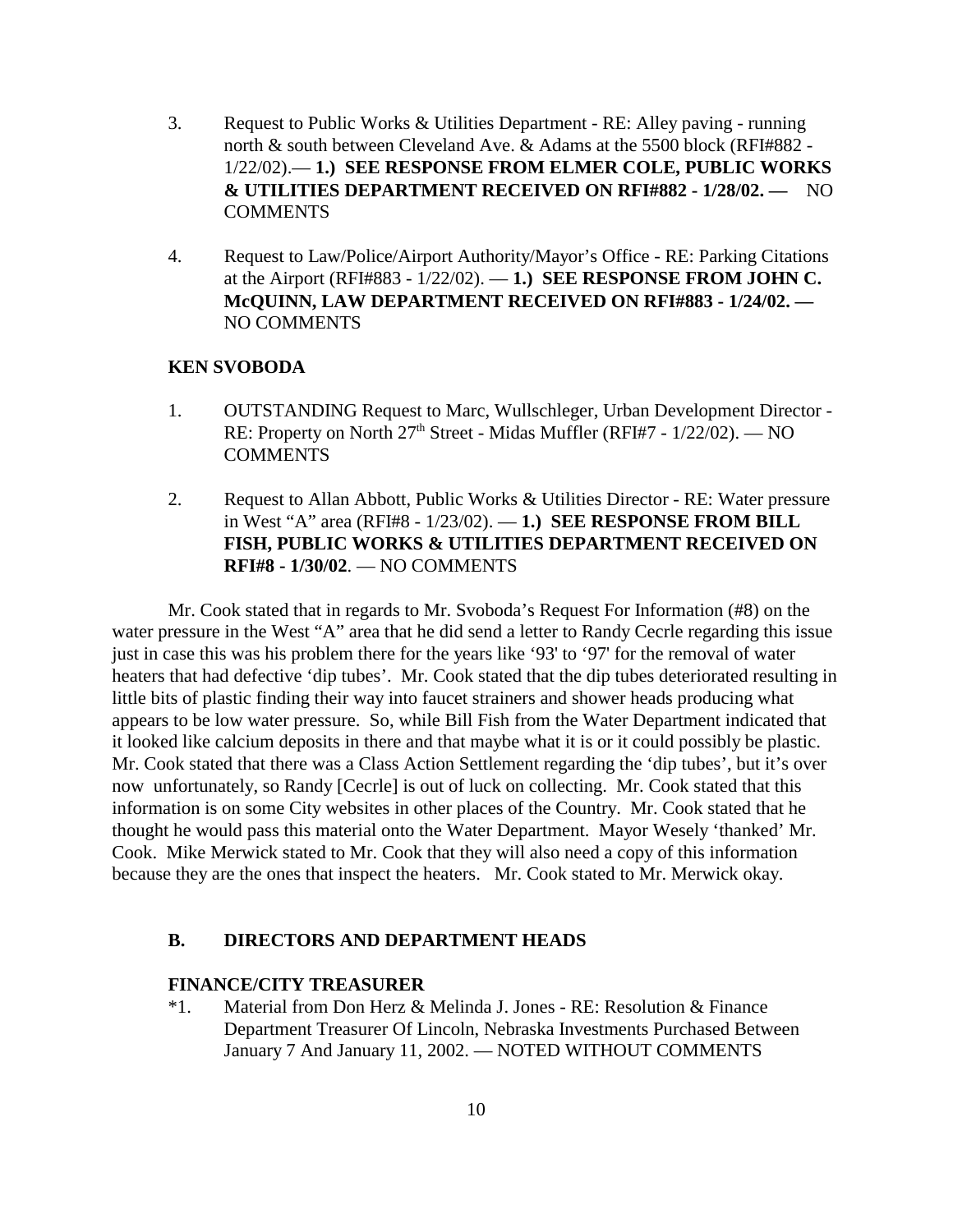2. Material from Don Herz - RE: Emergency Medical Services Fund (Pre-Council Meeting scheduled for 2/04/02 at 10:30 a.m. to discuss this issue)(Copy of this Material is on file in the City Council Office). — Ms. McRoy stated that they discussed this issue at a Pre-Council Meeting [Finance-EMS Audit Report] this morning.

## **HEALTH DEPARTMENT**

- \*1. NEWS RELEASE RE: Carbon Monoxide Detector Benefits Local Family With Dangerous Levels Of Carbon Monoxide Gas In Their Home. — NOTED WITHOUT COMMENTS
- 2. Material RE: Proposed Ordinance on Body Art (tattooing, body piercing, etc.) (Copy of this Material is on file in the City Council Office). — Ms. McRoy stated that this proposed ordinance on "Body Art" will be coming forward and there's a couple of up coming meetings that are planned for next week regarding this issue. Ms. McRoy stated that Jon Camp has been working on it.
- 3. NEWS RELEASE RE: Recalled Jelly Candies Found In Local Stores Jelly Candies that Pose A Life Threatening Choke Hazard are Recalled. — Ms. McRoy stated the only thing about this news release is that it did not tell them what stores they were looking at. Bruce Dart stated to Ms. McRoy that the candies were pulled from the shelves already and they are trying to reach any constituents that had purchased the candy there to make them aware that it was a recall item.

## **HUMAN RIGHTS**

 \*\*1. Letter & Report from Larry Williams, Director/EOO & Ernesto Castillo, Chair – RE: The Annual Report for The Lincoln Commission on Human Rights for the year 2001 (Copy of the Report is on file in the City Council Office). — NOTED WITHOUT COMMENTS

## **LIBRARY**

- \*1. DIRECTOR'S REPORT Lincoln City Libraries Statistical Report Monthly Categorical Report - Fund Balances - December 2001. — NOTED WITHOUT **COMMENTS**
- \*\*2. ANNOUNCEMENT: RE: Belmont Branch Library is closing February 1, 2002. — Ms. McRoy stated that they discussed the two Library openings that happened over the weekend on Saturday.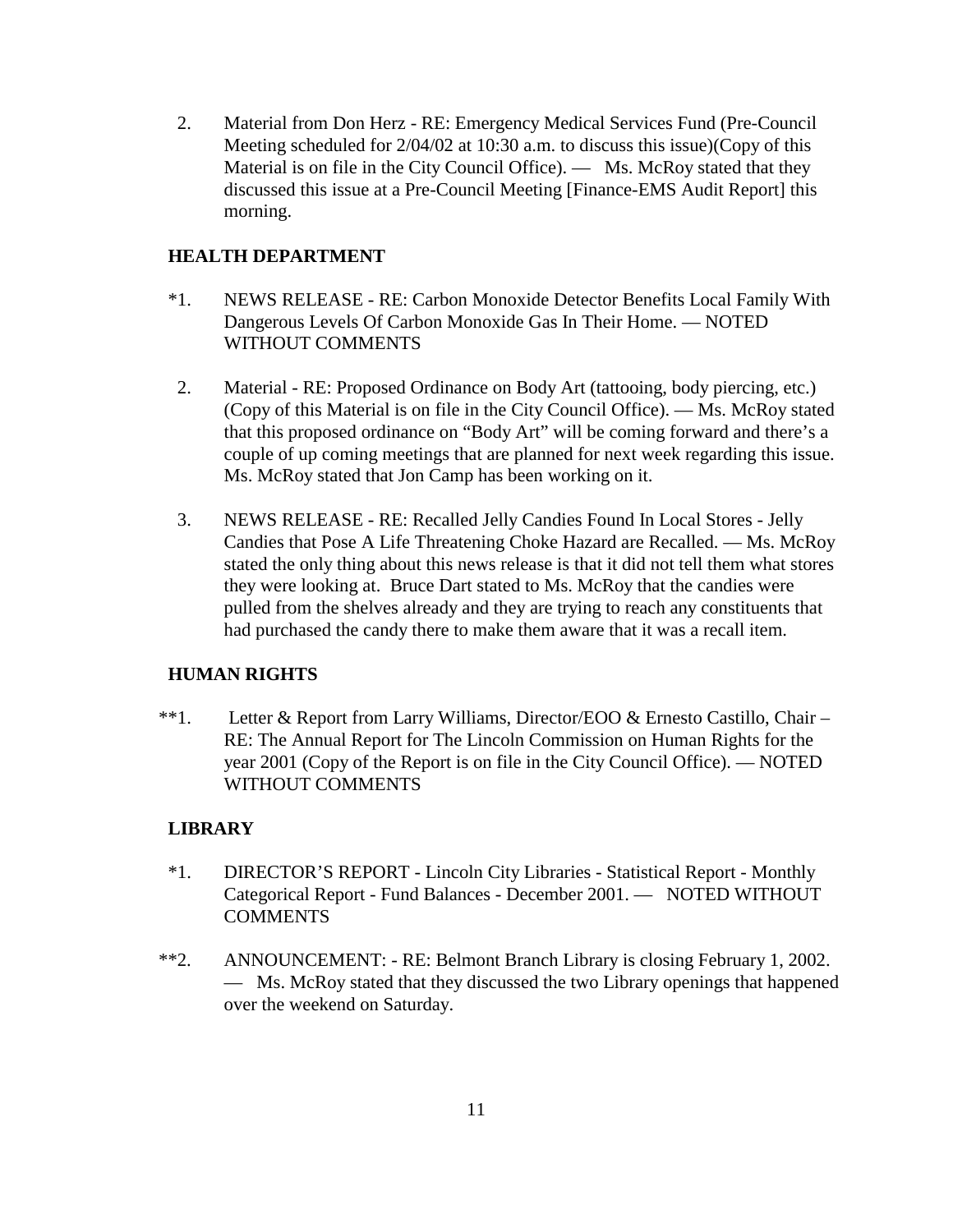#### **PARKS & RECREATION DEPARTMENT**

1. Response Letter from Terry Genrich to Roxanne Hester - RE: The bike trail north of Pine Lake Road and its connection to the existing trail north of the pond. — NOTED WITHOUT COMMENTS

## **PLANNING**

1. Response Letter from Kathleen Sellman to Travis Kudron - RE: Change of Zone to Allow Testing Laboratory at 2215 So.  $52<sup>nd</sup>$  Street. — Ms. McRoy asked if there was any where they could send Travis Kudron for help and she commented may be the Chamber to find suitable land for his business. Mr. Friendt stated to Ms. McRoy that the University of Technology Department is where he would direct Mr. Kudron. People commented that's a good idea. Kathleen Sellman stated to Ms. McRoy that she will take care of it. Ms. McRoy stated to Ms. Sellman okay and 'thanked' her.

## **PLANNING COMMISSION FINAL ACTION . . . . .**

- \*1. Comprehensive Plan Conformity No. 01004 (Northwest corner of  $2<sup>nd</sup>$  and "S" Streets) Resolution No. PC-00731. — NOTED WITHOUT COMMENTS
- \*2. Final Plat No. 01023 Hartland's Cardinal Heights Addition (N.W.  $56<sup>th</sup>$  & West Thatcher Lane) Resolution No. PC-00730. — NOTED WITHOUT COMMENTS

## **PUBLIC WORKS & UTILITIES DEPARTMENT**

- \*1. Public Works & Utilities Advisory RE: A Public Information Meeting regarding the rehabilitation of: South 16<sup>th</sup> Street; Euclid to South Street on Tuesday, January 22, 2002 from 4:00 p.m. to 5:00 p.m. at Houses of Hope, 2015 So.  $16^{th}$  Street. — Ms. McRoy stated that they have a number of advisories regarding streets that are going to be closing. Ms. McRoy stated that she has had a couple of comments on a couple of these street projects and she told them the best thing to do to find out about it would be to attend the meetings.
- \*2. Public Works & Utilities Advisory RE: A Public Information Meeting regarding the rehabilitation of: South  $13<sup>th</sup>$  from South St. to High Street on Thursday, January 24, 2002 from 4:00 p.m. to 5:00 p.m. at Saratoga Elementary School, 2215 So.  $13<sup>th</sup>$  Street in the Multi Media Room,  $2<sup>nd</sup>$  floor. — NO COMMENTS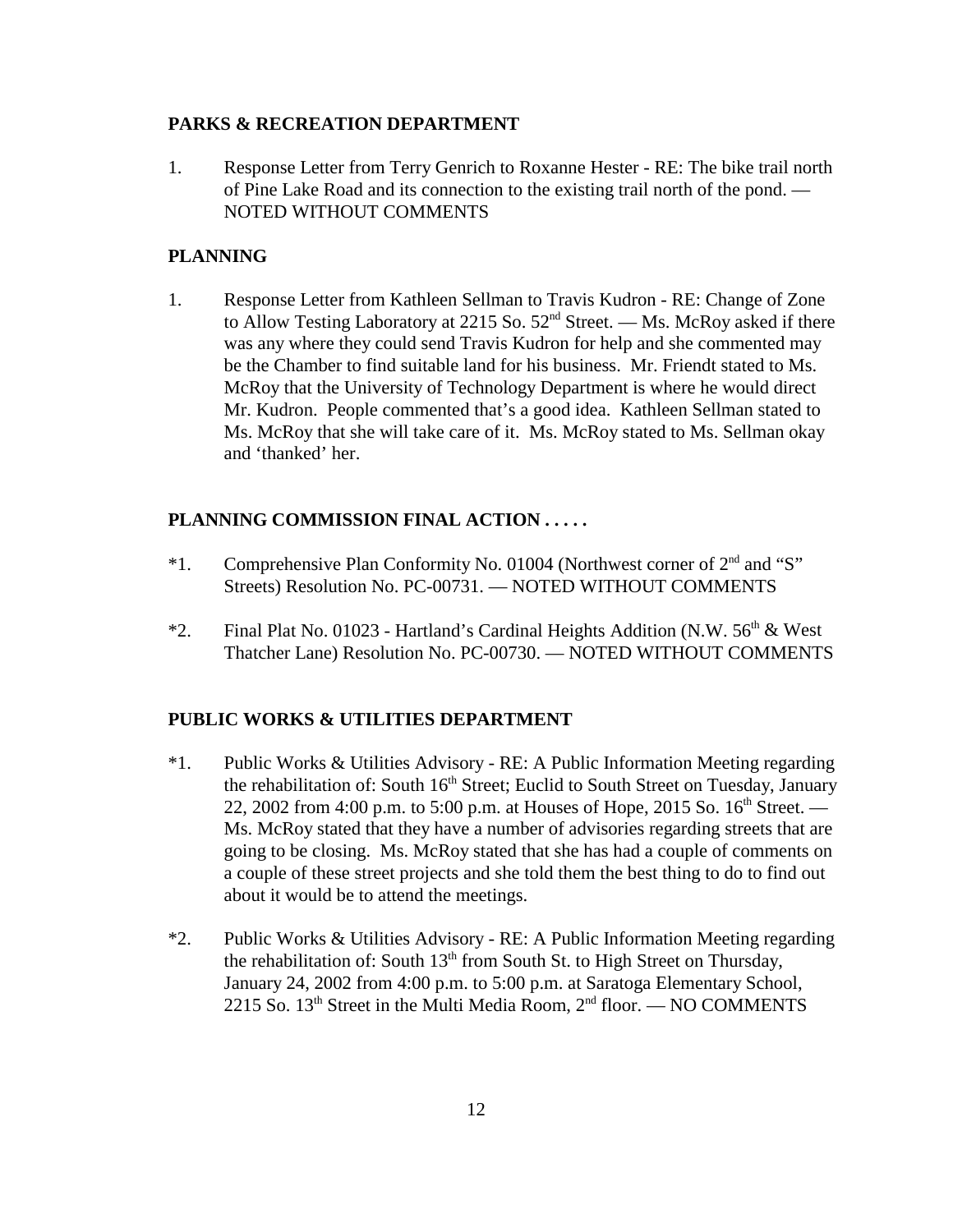- \*3. Public Works & Utilities Advisory RE: A Public Information Meeting regarding the rehabilitation of: So.  $33<sup>rd</sup>$  from South St. to High Street and So.  $33<sup>rd</sup>$  from Calvert Street to Pioneers Blvd. on Wednesday, January 23, 2002 from 4:00 p.m. to 5:30 p.m. at Rousseau Elementary School, 3701 So. 33<sup>rd</sup> Multi Media Room. — NO COMMENTS
- \*4. Letter from James R. Visger to Mr. James Anderson RE: Street repairs. NOTED WITHOUT COMMENTS
- \*5. Public Works & Utilities Advisory RE: A Public Information Meeting regarding the rehabilitation of: Touzalin Ave. from Fremont to Adams Street On Monday, January 28, 2002 from 4:00 p.m. to 5:00 p.m. at Anderson Library, 3635 Touzalin. — NO COMMENTS
- \*\*6. Material from Allan Abbott & Kathleen Sellman RE: Item 02R-4 Parker's Landing Preliminary Plat No. 01014 80<sup>th</sup> Street Connection Issue. — Nicole Fleck-Tooze mentioned this memo to Council during their discussion on this issue under "I. Mayor". (See that discussion)
- \*\*7. Public Works & Utilities Advisory RE: The City of Lincoln, Department of Public Works would like to inform you that  $17<sup>th</sup>$  Street from 'O' to 'R' Streets is going to be part of the City Rehabilitation Program for 2002. — NO **COMMENTS**
- \*\*8. Public Works & Utilities Advisory RE: The City of Lincoln, Department of Public Works would like to inform you that 'R' Street from  $12<sup>th</sup>$  to  $17<sup>th</sup>$  is going to be part of the City Rehabilitation Program for 2002. — NO COMMENTS
	- 9. Public Works & Utilities Advisory RE: The City of Lincoln, Department of Public Works would like to inform you that Cornhusker Hwy. from  $31<sup>st</sup>$  to  $35<sup>th</sup>$ Streets is going to be part of the City Rehabilitation Program for 2002. — NO COMMENTS
- 10. Public Works & Utilities Advisory -RE: Capital Improvement Project Water Main Project  $700228 - 30<sup>th</sup>$  Street, Leighton to Potter and  $31<sup>st</sup>$ , Holdrege to Leighton Merrill Street,  $31<sup>st</sup>$  to  $33<sup>rd</sup>$  Street. — NO COMMENTS
- 11. Public Works & Utilities Advisory RE: Capital Improvements Project Water Main Project 700240 - Gillan Road,  $58<sup>th</sup>$  To  $60<sup>th</sup>$ ,  $60<sup>th</sup>$  Street, Gillan Road to Cotner Blvd. Cotner Blvd., "R" Street to  $60<sup>th</sup>$  Street. — NO COMMENTS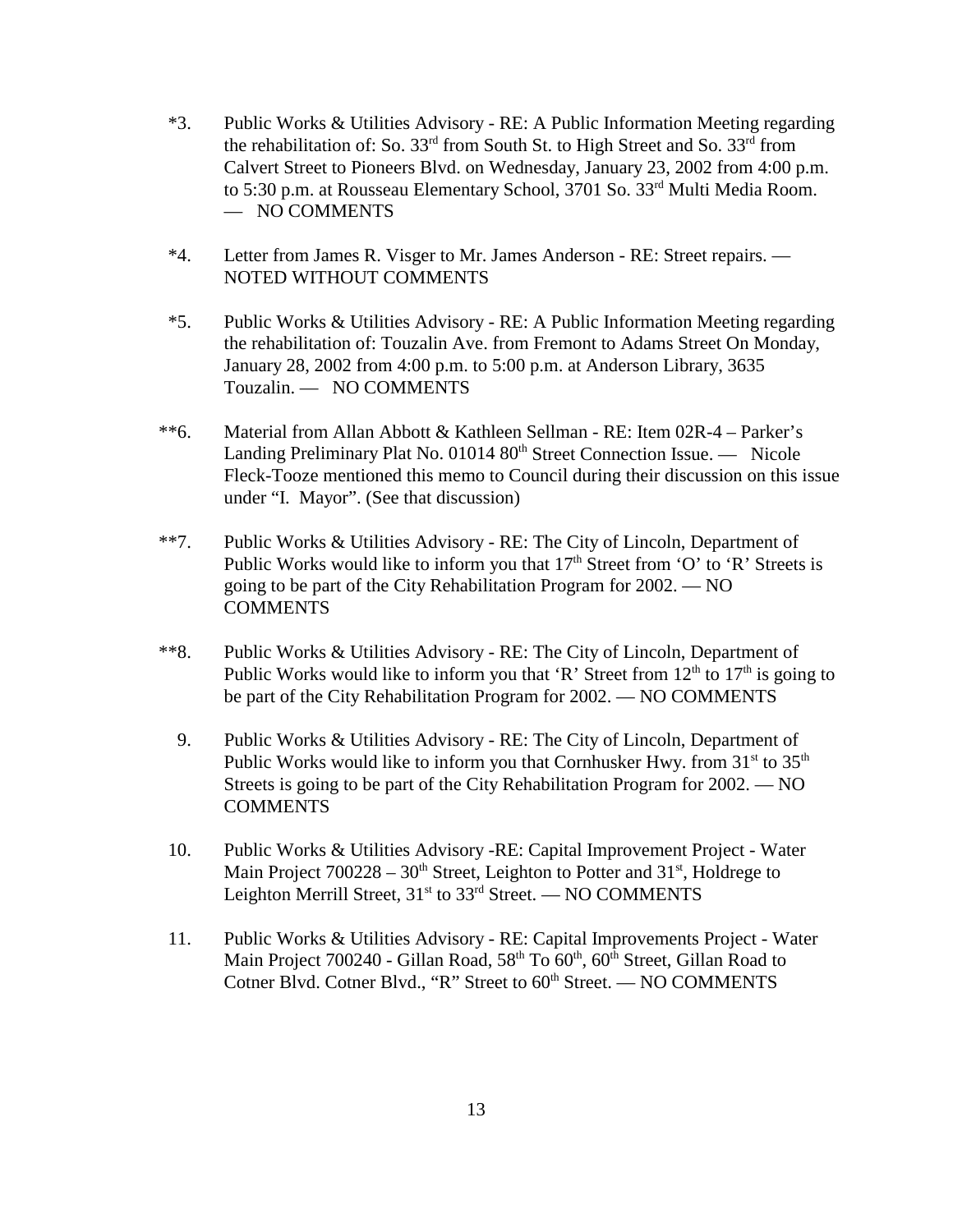12. Memo from Dennis Bartels - RE: Sewer District 1176, Southwest 40<sup>th</sup> and West "O" Street. — Nicole Fleck-Tooze stated to Ms. McRoy that she thinks the intention of this memo was to have this information with their Fact Sheet and indicated that this sewer district will be coming up before them in the next couple of weeks.

## **REAL ESTATE DIVISION**

- \*\*1. InterOffice Memo from Clinton W. Thomas RE: Vacation of Wagon Lane adjacent to Outlots B and C, Frontier Acres. — NOTED WITHOUT **COMMENTS**
- \*\*2. InterOffice Memo from Clinton W. Thomas RE: Vacation of the east 18 feet of North 8<sup>th</sup> Street abutting Lot 6, Block 30, Original Plat of Lincoln and the south 20 feet of R Street abutting Lots 5 & 6, Block 30, Original Plat of Lincoln and that portion of R Street abutting the east 18 feet of North  $8<sup>th</sup>$  Street. — NOTED WITHOUT COMMENTS

## **STARTRAN**

1. NEWS RELEASE - RE: StarTran Employees Head For Olympics. — Ms. McRoy stated that this is very good.

## **WEED CONTROL AUTHORITY**

\*\*1. E-Mail from Russ Shultz - RE: Public Records and Leafy Spurge Advance Work Orders. — NOTED WITHOUT COMMENTS

## **C. MISCELLANEOUS**

- \*1. Letter & Material from Dale E. Gruntorad RE: Emergency Medical Services. Don Herz stated to Ms. McRoy that he just got a Request For Information (RFI) from Jon Camp on this issue and some of it they had answered this morning, but it may take a little while to respond to the RFI. Ms. McRoy commented to Mr. Herz so he will be sending them a written response. Mr. Herz stated to Ms. McRoy that 'yes', he will be sending them a response. Ms. McRoy stated to Mr. Herz okay and 'thanked' him.
- \*2. Letter from Daniel K. Marvin RE: U.S. Bank Sign proposed change of zone on 27<sup>th</sup> & Woods Blvd. — NOTED WITHOUT COMMENTS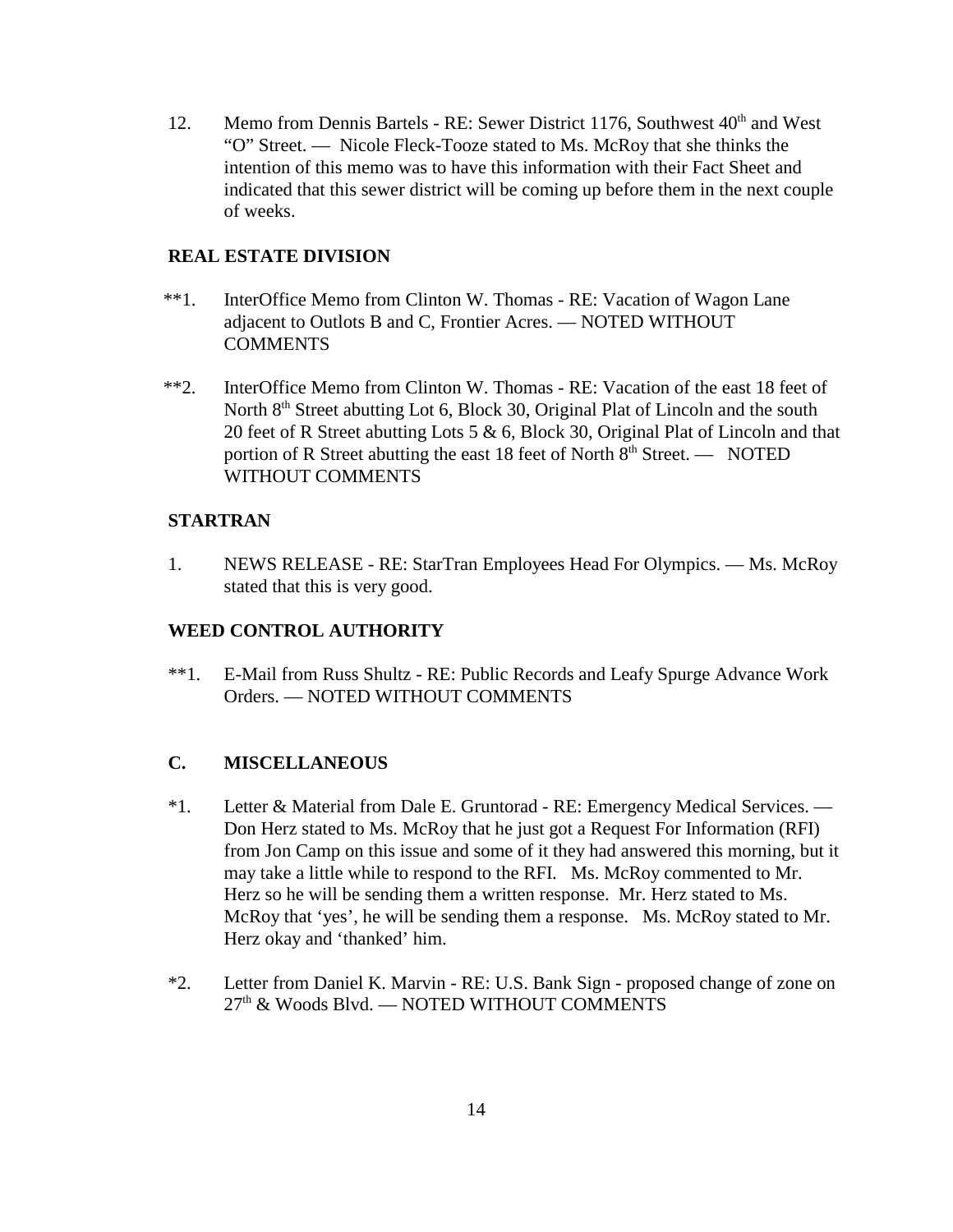- \*3. Letter & Material from William Duffield, Duffy's Exotic Body Piercing Studio RE: The Tattoo and Piercing issues. — Mr. Camp stated that Mr. Duffield is in favor of the Legislation, but one of his comments that he made the other day was on the age limits between 15 & 18 not to exclude them. Bruce Dart stated to Mr. Camp that they will take it under advisement during the public comments and as they bring it to the Board of Health that they will see what comes up.
- \*\*4. Faxed Letter from Dr. Rick Windle, RE: Woodsdale Initiative Group ornamental streetlights. — NOTED WITHOUT COMMENTS
- \*\*5. E-Mail from Joyce Hasselbalch RE: A traffic situation along Highway 2 to the east of 56<sup>th</sup> Street. — Ms. McRoy asked the Public Works & Utilities Department to respond to this E-Mail. Nicole Fleck-Tooze stated to Ms. McRoy that they will respond to it.
- \*\*6. E-Mail from Diane Kimble RE: Please raise the fine for parking in a bus stop by a substantial amount. — Ms. McRoy stated to Chief Casady that she was under the impression that after 6:00 p.m. they didn't issue parking tickets. Ms. McRoy stated to Chief Casady that she was in a meeting with Captain Citta last week and they discussed this issue and she was saying that after 6:00 p.m. their buses quite running, so you could park in bus lanes and she asked Chief Casady if this was correct. Chief Casady stated to Ms. McRoy 'yes' it is, except some of those bus zones are used by the Handivan Service after 6:00 p.m. Chief Casady stated to Ms. McRoy that generally speaking they don't issue tickets in bus stops during the hours that the buses are not running. Ms. McRoy asked Mr. Werner if he had a Request For Information (RFI) on this same issue. Mr. Werner stated to Ms. McRoy that 'yes', he does. Chief Casady stated that basically unless they get a complaint about it after 6:00 p.m. they generally don't write tickets in bus stops and commented that's only in bus stops. Chief Casady stated that every place else your fair game, so park illegally expect a ticket and indicated that in fact they have beefed up their enforcement recently with an extra person on the night shift to do the parking enforcement. Discussion continued with Council and Police Chief Casady on this issue with comments and questions from the Council.
- \*\*7. E-Mail from Stacy C. James RE: Opposing US Bank Sign at  $27<sup>th</sup>$  & Woods Blvd.— NOTED WITHOUT COMMENTS
- \*\*8. 5 Format Letters from Judy & Harry Seward, Janina Fouts-Sunjic, John & Marian Schick, Abe & Katharina Sidiki & Ann Donovan – RE: Opposed to the creation of the ornamental light district - Woodsdale (Original copies on file in the City Clerk's Office). — NOTED WITHOUT COMMENTS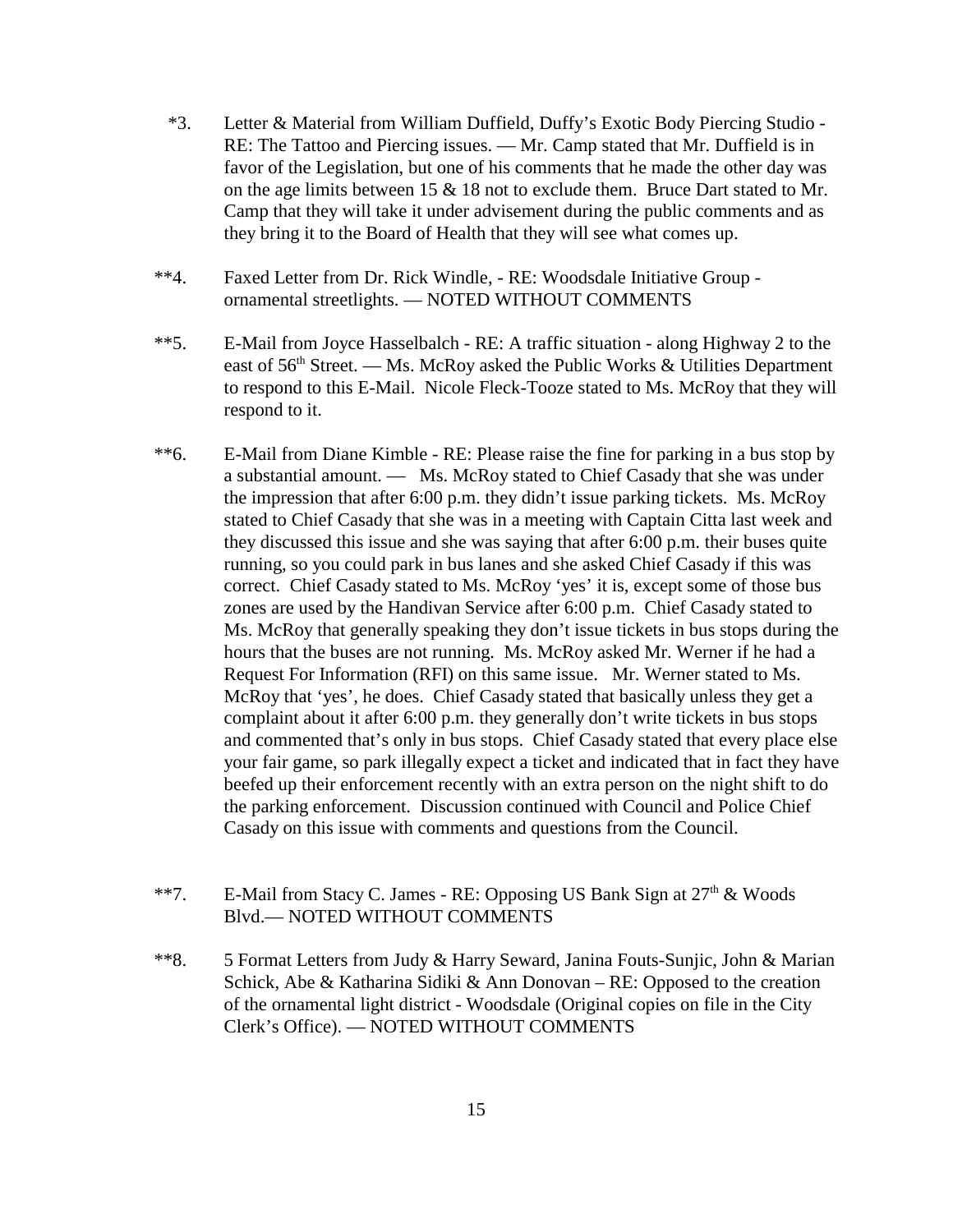- \*\*9. E-Mail from Janis Pitsch RE: US Bank Sign  $27<sup>th</sup>$  & Woods Blvd. NOTED WITHOUT COMMENTS
- \*\*10. E-Mail from Dan Haase RE: Comprehensive Plan. NOTED WITHOUT **COMMENTS** 
	- 11. E-mail w/Office response from Tobias Wehrman RE: Council's vote on the Liquor Application of Jeffrey McCandless at the 01-28-02 Council Meeting. — NOTED WITHOUT COMMENTS
		- 12. E-Mail w/Office response from Stacy James RE: Council's vote on COZ 3347 & SP 1237A at the 01-28-02 Council Meeting. — NOTED WITHOUT COMMENTS
		- 13. E-Mail w/Office response from Bob Ripley RE: Council's vote on COZ 3347 & SP 1237A at the 01-28-02 Council Meeting. — NOTED WITHOUT **COMMENTS**
		- 14. Letter to Annette McRoy from the Panama City Beach Police Department RE: A letter sent by Panama City Beach Police Chief, Robert H. Harding, written to Lincoln Police Chief Casady regarding comments in a marketing and advertising brochure directed at college-age students - specifically references to alcohol consumption during Spring Break. — Ms. McRoy stated that she wrote a letter to their Council and their Police Chief on behalf of the [inaudible] to let them know that they don't appreciate that kind of advertising to our students.
		- 15. Letter to Annette McRoy from Ron Sisel RE: West "O" Street Setbacks. NOTED WITHOUT COMMENTS
		- 16. Letter from Rosalind Morris RE: Exclusion of project to extend Yankee Hill Road through Wilderness Park from the Comprehensive Plan. — NOTED WITHOUT COMMENTS
		- 17. E-Mail from Jan Pitsch RE: Thanks for Council's vote on COZ 3347 & SP 1237A at the 01-28-02 Council Meeting. (Signage at  $27<sup>th</sup>$  & Woods Blvd). — NOTED WITHOUT COMMENTS
		- 18. Letter from Battery Patrol RE: Street Parking. Council discussed this letter. After discussion, Nicole Fleck-Tooze asked Council if they wanted them to respond to this letter. Allan Abbott stated to Council that they will have someone call them and talk to them about it. Ms. McRoy stated to Mr. Abbott okay.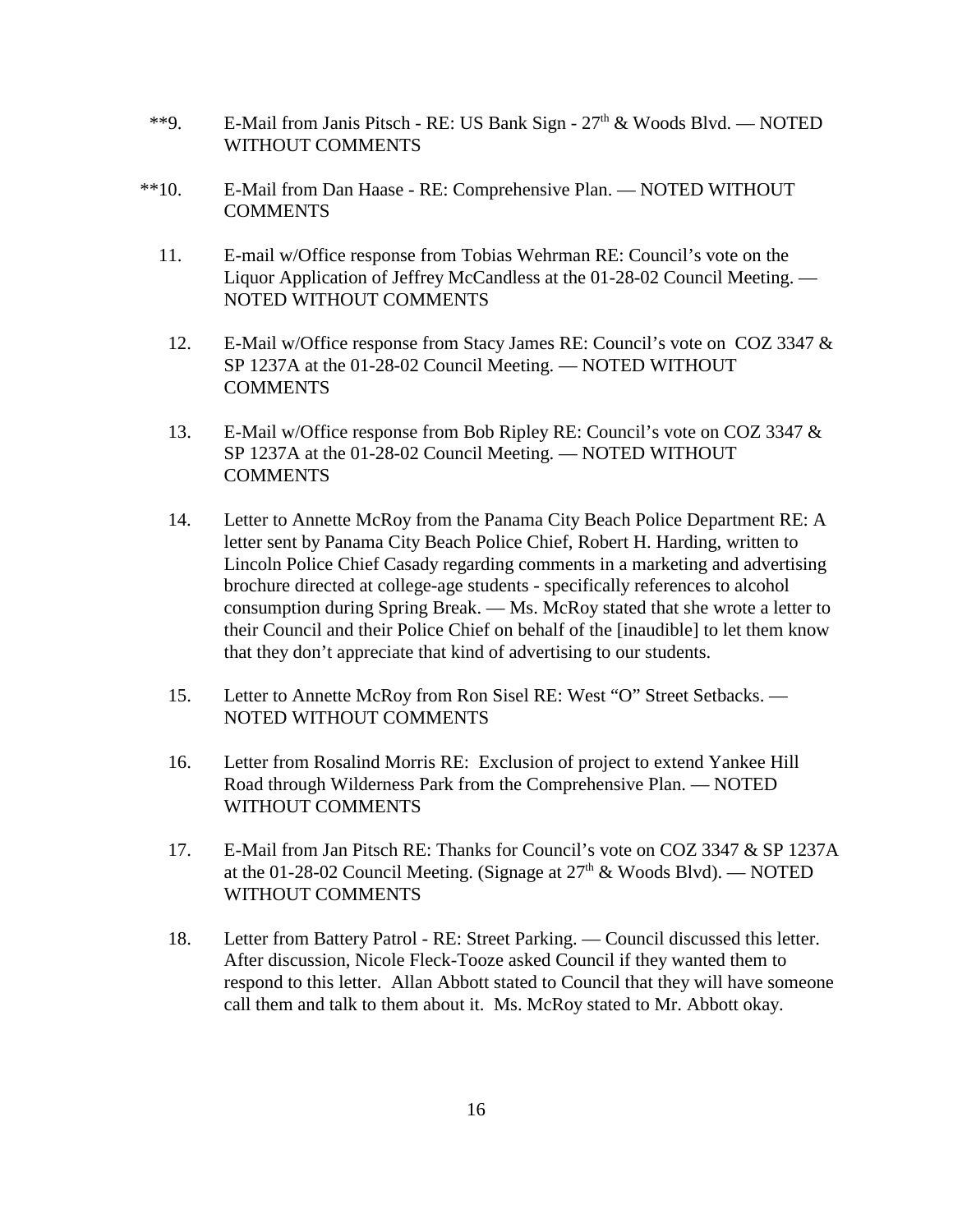19. E-Mail from Tobias J. Wehrman - RE: Error in Testimony ????? - of Mr. McCandless', Document Solutions Executive. — NOTED WITHOUT **COMMENTS** 

[Mr. Cook, Vice-Chair read through the Director's Addendum (for January  $28<sup>th</sup>$ ) for Ms. McRoy, Chair]

## **ADDENDUM - (For January 28th - evening Council Meeting)**

## **I. MAYOR**

1. Memo from Mayor Don Wesely - RE: Salt Creek Tiger Beetle habitat protection. — NOTED WITHOUT COMMENTS

## **II. CITY CLERK - NONE**

## **III. CORRESPONDENCE**

**A. COUNCIL REQUESTS - NONE**

## **B. DIRECTORS AND DEPARTMENT HEADS**

## **BUILDING & SAFETY DEPARTMENT**

1. Letter from Ron Peery - RE: Duplex Licensing. — Mr. Cook stated that this is information is about complaints on duplexes and asked if they have information about single family dwellings that are rentals and a number of how many complaints. Mike Merwick stated to Mr. Cook that 'yes', they probably have some on single family. Mr. Cook stated to Mr. Merwick that's what he would be interested in seeing on how those numbers compare to duplexes and asked if this is something that he could get for them. Mr. Merwick stated to Mr. Cook that he will get this information for them. Mr. Cook stated to Mr. Merwick okay.

## **FINANCE/CITY TREASURER**

1. Material from Don Herz & Melinda J. Jones - RE: Resolution & Finance Department Treasurer Of Lincoln, Nebraska Investments Purchased Between January 14 and January 25, 2002. — NOTED WITHOUT COMMENTS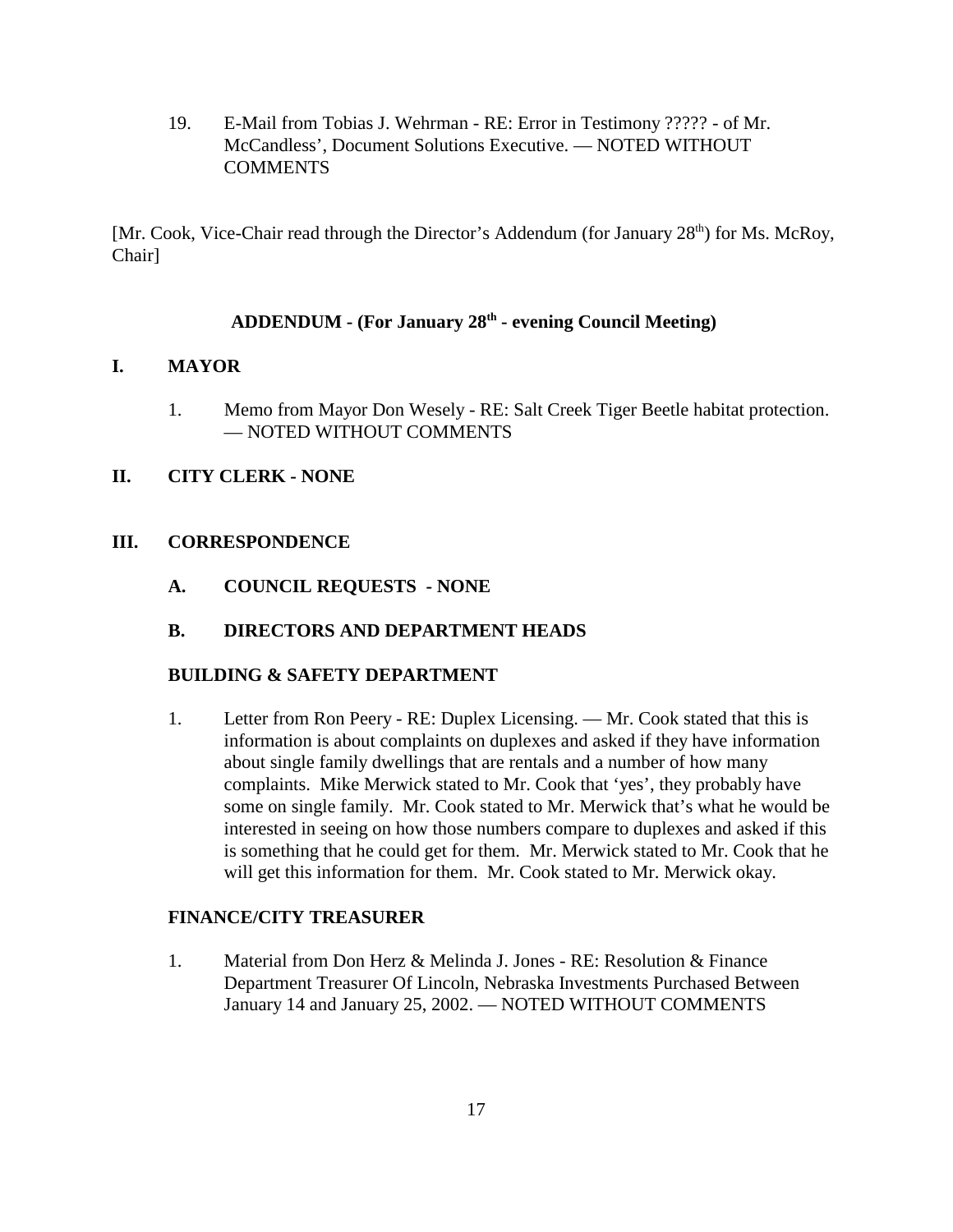2. Material from Joan E. Ross & Melinda J. Jones - RE: Office of Treasurer, City Of Lincoln, Nebraska - Monthly City Cash Report & Pledged Collateral Statement - December 31, 2001. — NOTED WITHOUT COMMENTS

## **HEALTH DEPARTMENT**

1. NEWS RELEASE - RE: Bordetella Pertussis. — NOTED WITHOUT **COMMENTS** 

## **C. MISCELLANEOUS**

- 1. Petition RE: The downtown Lincoln area, they feel there are enough establishments serving alcohol in the blocks between  $13<sup>th</sup>$  &  $15<sup>th</sup>$  on "O" Street where there are currently more than 16 establishments that serve alcohol. — NOTED WITHOUT COMMENTS
- 2. NEWS RELEASE from ProRail Nebraska, Inc. RE: Release on Receipt Federal Grant Activates Omaha-Lincoln Commuter Rail Study. — NOTED WITHOUT COMMENTS
- 3. Letter from Michael Kane to LPD RE: His posted property sign. NOTED WITHOUT COMMENTS

Mr. Cook, Vice-Chair read through the Director's Addendum (for February 4th) for Ms. McRoy, Chair]

# **ADDENDUM - (For February 4th)**

# **I. MAYOR**

- 1. NEWS RELEASE RE: City Of Lincoln Snow/Traffic Condition Report. NOTED WITHOUT COMMENTS
- 2. NEWS RELEASE RE: City Of Lincoln Snow/Traffic Condition Report. NOTED WITHOUT COMMENTS
- **II. CITY CLERK NONE**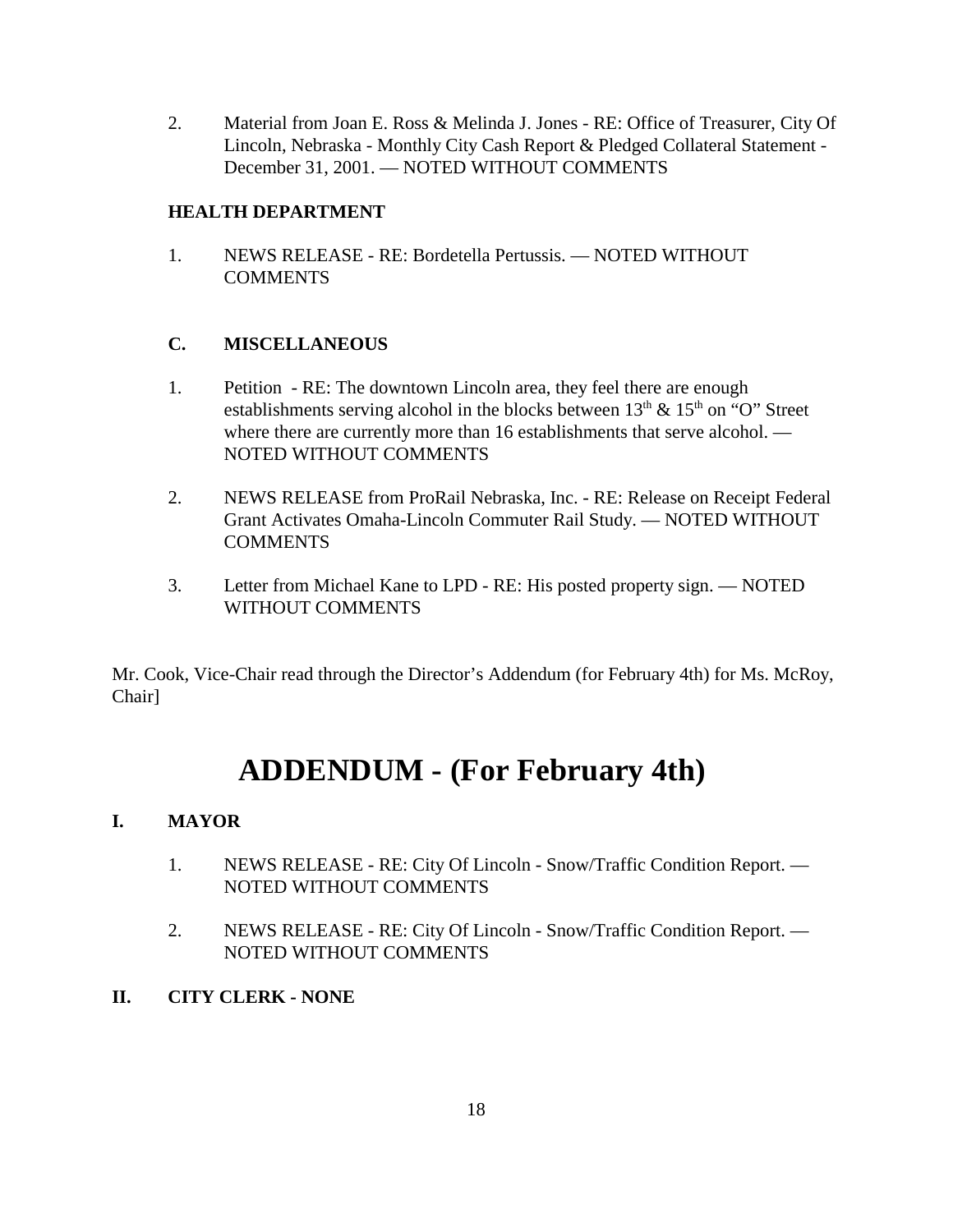#### **III. CORRESPONDENCE**

## **A. COUNCIL REQUESTS - NONE**

## **B. DIRECTORS AND DEPARTMENT HEADS**

## **CITY LAW DEPARTMENT**

1. Inter-Department Communication from Rick Peo - RE: Bill No. 02-16 – Change of Zone 3352. — NOTED WITHOUT COMMENTS

## **HEALTH DEPARTMENT**

- 1. NEWS RELEASE RE: February Is Spay/Neuter Month. NOTED WITHOUT COMMENTS
- 2. NEWS RELEASE RE: Flu Beginning To Appear In Lancaster County. NOTED WITHOUT COMMENTS

## **C. MISCELLANEOUS**

- 1. Faxed Material from Harris Consulting Service RE: Black History Month 2002 Calendar of Events. — NOTED WITHOUT COMMENTS
- 2. Faxed Letter from Rick J. Windle, for the supporters RE: This letter is to shed light on their work and th share with you that the people who have written the Council in opposition to their work are a small minority of the neighborhood. — NOTED WITHOUT COMMENTS
- 3. Letter & Report from Jack Dangermond, President; Russ Johnson, Public Safety Solutions Manager; & Lew Nelson, Law Enforcement/Criminal Justice, Solutions Manager, – ESRI — RE: On October 8, 2001, an Executive Order was signed by President Bush creating the White House Office of Homeland Security – Homeland Security-GIS for Community Safety (Copy of the Report is on file in the City Council Office). — NOTED WITHOUT COMMENTS

## **IV. DIRECTORS - NO COMMENTS**

## **V. CITY COUNCIL MEMBERS**

## **KEN SVOBODA - NO COMMENTS**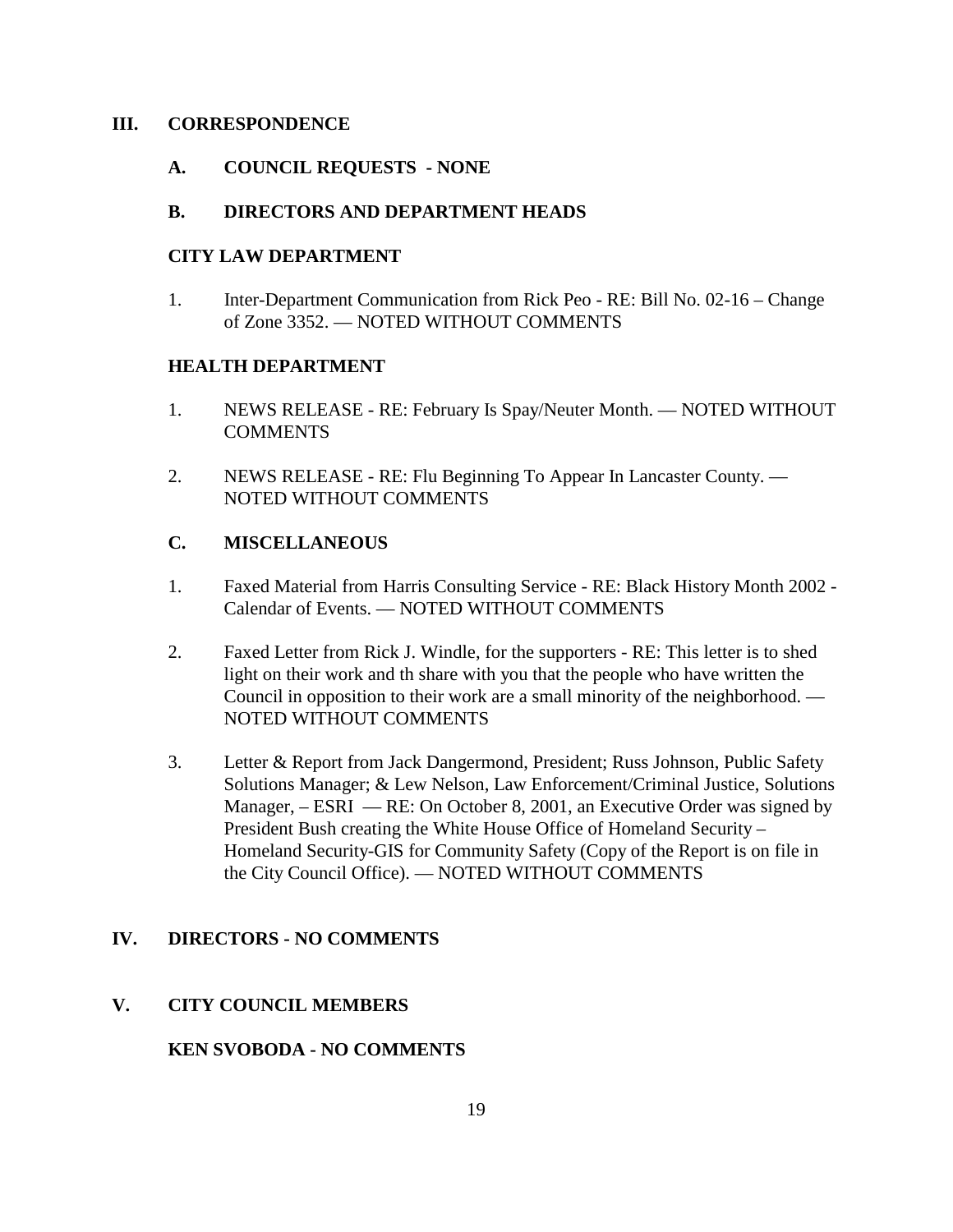#### **JON CAMP**

Mr. Camp stated to Allan Abbott that he just wanted to 'thank' him and Scott Opfer for what has been done on  $70<sup>th</sup>$  & Cornhusker Highway regarding the flashing lights and stated that it was a good response. Allan Abbott stated to Mr. Camp that they have also put the flashing lights up at  $14<sup>th</sup>$  & Old Cheney and Warlick and so far the responses have been positive. Mr. Abbott stated to Mr. Camp that it took them a little while longer to get some of them up and that's the first step. Mr. Camp stated to Mr. Abbott that he appreciates it. Mr. Camp stated to Mr. Abbott that it might not hurt to make some personal contacts if they haven't already been made to [inaudible]. Mr. Abbott stated to Mr. Camp okay.

Mr. Camp stated to Lynn Johnson that he had a constituent ask about having bike trails through the new Library on South  $14<sup>th</sup>$  Street and he told him that he would mention this to him. Mr. Johnson stated to Mr. Camp okay.

Mr. Camp stated to Bruce Dart and Dana Roper that he appreciates all of the progress that's been made regarding the legislation on the Tattooing issue and asked if they know yet when they will be scheduling the Pre-Council Meeting for it. Bruce Dart stated to Mr. Camp that they will know more once they get through the Public Meeting this week and the Board of Health Meeting next week, then at that point they will know if they need to make any addendums or revisions on it and then they'll bring it forward. Mr. Camp 'thanked' Bruce Dart.

Mr. Camp asked about the State Title situation in regards to what the City might have in Escrow Fund Accounts. Marc Wullschleger stated to Mr. Camp that they have about \$35,000 worth of checks from State Title that were sent in and [inaudible]. Mr. Wullschleger stated to Mr. Camp that it is going to be about \$35,000 and they think that they have gotten the four identified that are going to bounce and that is a pro-rated income on an annual basis for them. Mr. Wullschleger indicated that their program income comes out a little bit under a half of million dollars and that program income is the payoff of those loans that go right back into helping people to purchase homes and remodel homes. Mr. Wullschleger stated to Mr. Camp that it will be a loss for them and Dana [Roper] is going to run through the bankruptcy to see if they can collect on it. Mr. Camp stated to Mr. Wullschleger that some of the projects in the Haymarket had escrow funds and he was wondering if there was anything there that would be a potential loss of those projects or others by escrow with State Title. Mr. Wullschleger stated to Mr. Camp that he is pretty sure that he can say 'no' at this time, not for Urban Development.

Lynn Johnson stated to Council that one they should probably know about that as they remember they've been working with selling the area around [inaudible] with the neighbors and there was about 50 neighbors who had participated and they had submitted checks and unfortunately the checks had not been cashed. So, it arranges from a couple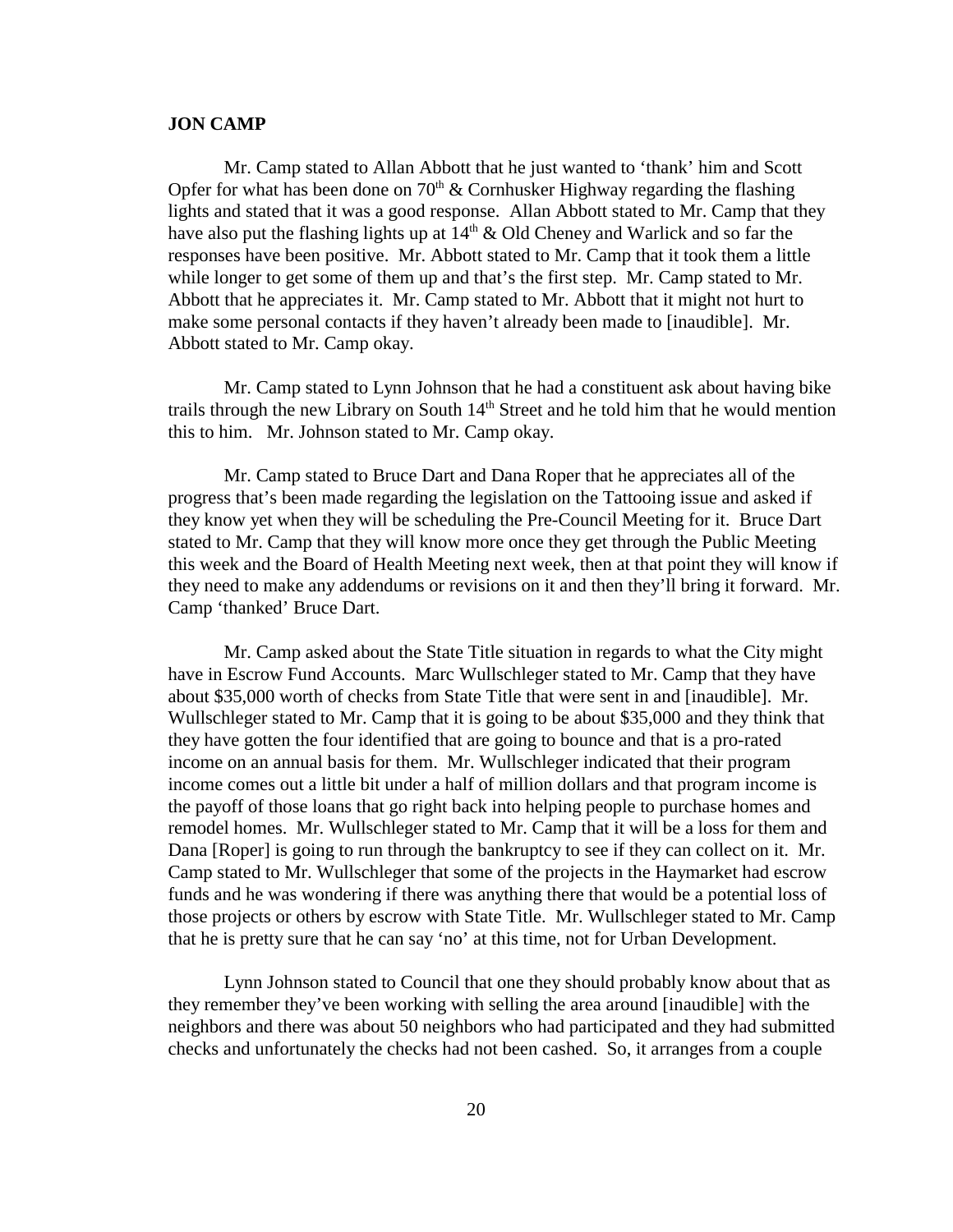of hundred dollars to a couple thousand dollars depending on how much land was involved through those various representatives. Mr. Johnson stated to Council that from his understanding Peter Katt is now working with State Title or the representatives of State Title to try to get those files released that apparently the checks were all stapled to the files and had not been cashed. Mr. Wullschleger stated to Council that there will be 'no' loss to the clients on their loans that it will all be Urban Development and they will get their releases for their mortgages. Mr. Werner asked Mr. Wullschleger if they use multiple Title Companies. Mr. Wullschleger stated to Mr. Werner that 'yes' they do and he is proud to say today that they run a lot of work through "Neighborhoods, Inc." and indicated that they traditionally have not used State Title Company that they have traditionally used Nebraska Title Company.

Mr. Camp stated that he met with the Tierra Neighborhood and the question came up on the cleaning up of Beal Slough and he knows long-term that they have the NRD [inaudible]. Nicole Fleck-Tooze stated to Mr. Camp that they have some developers identifying some work done there and they will be visiting with that neighborhood before they move forward with anything. [Mr. Camp's comments - inaudible] Ms. Tooze stated to Mr. Camp that she will get the name from him after the meeting and then get back to him. Mr. Camp 'thanked' Ms. Tooze.

#### **JONATHAN COOK**

Mr. Cook stated that he just wanted to mention something in regards to what Glenn [Friendt] said earlier about Parks and how the lot prices reflect the acquisition of Park land that developers are first putting in place. Mr. Cook stated that there's something in the Charter regarding Assessment Districts for Park Land and they have just never used it and they're not even sure exactly how they use it. But, it is there and perhaps at some point they will figure out how to make use of it, so some neighborhoods will want to take advantage of it. Mr. Cook commented that they'll try to figure out exactly who should be assessed and at what level and the spreading out from the location of the park, but he thinks this will be a real advantage if enough people were interested in the neighborhood that the cost would be fairly low and the park land could acquired [inaudible].

Mr. Cook stated that there was an article in the "World Herald" regarding Billboard signs in Omaha and basically the billboards in Omaha was supposed to comply with their new ordinances by 2002 and the City Council just decided to give them another 15 years. Mr. Cook commented so what he thinks about our ordinance that he shouldn't complain to much to make it stronger because some future Council would have just taken away those revisions anyway.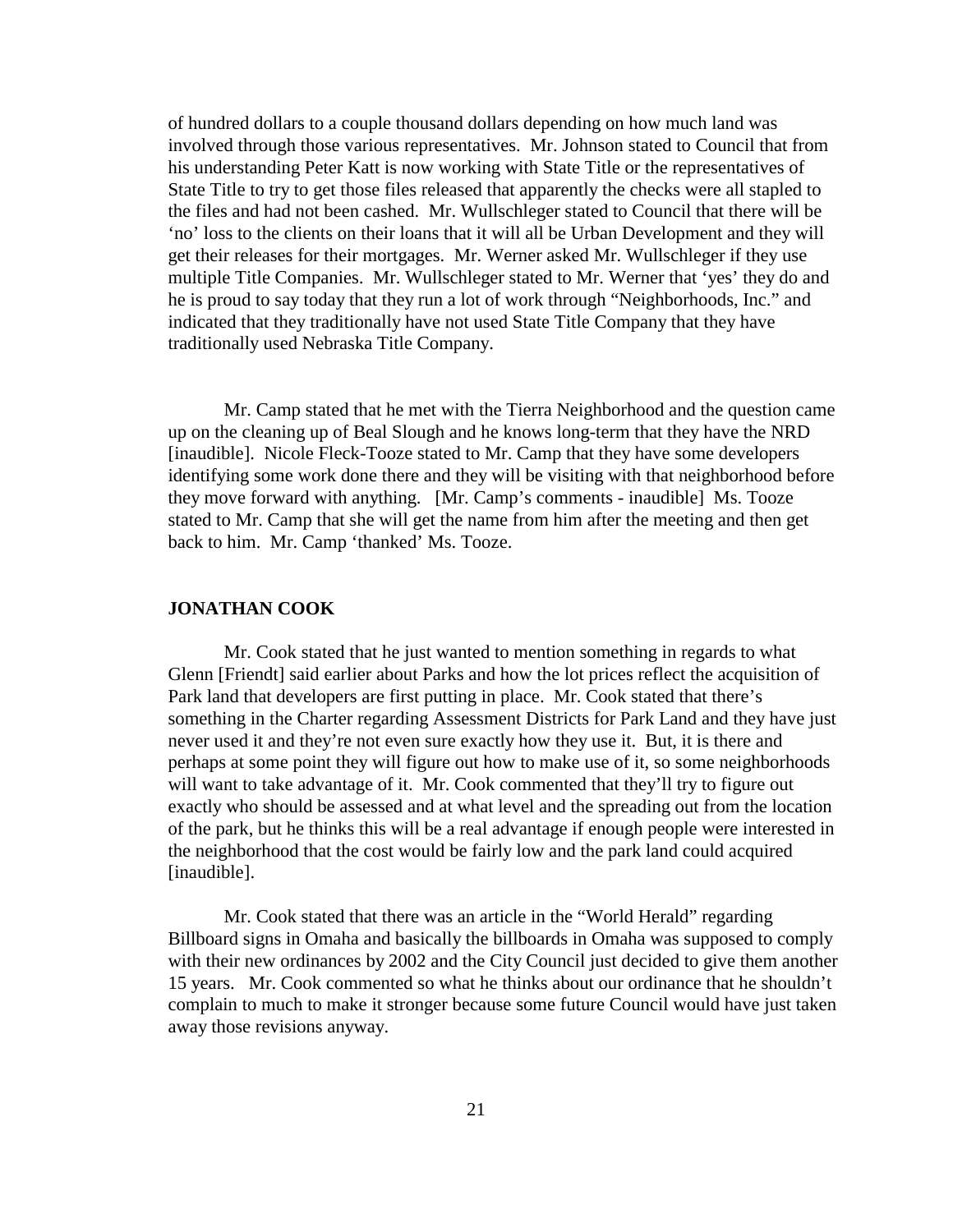Mr. Cook stated that the "Popeye's" at  $48<sup>th</sup> \&$  Vine Street had an access, but now it's gone and so if you are headed northbound on 48<sup>th</sup> Street and you want to get to "Popeye's" one way of doing that was to enter next to "OutBack Steakhouse" or through "Albertson's" parking lot and they have a pad site there which was undeveloped, but there has been a drive-thru there for decades. Mr. Cook stated that they put up big steel beams to block traffic from going through there now and so he was wondering if anybody from the Public Works & Utilities Department knows anything about it. Roger Figard stated to Mr. Cook that he will check on it.

#### **ANNETTE McROY - NO COMMENTS**

#### **GLENN FRIENDT**

Mr. Friendt stated that on Friday, he had a couple of constituents track him down to talk about business owners on  $48<sup>th</sup>$  Street (north of "O" Street) clearing their parking lots and pushing snow onto the sidewalks. Mr. Friendt indicated that what in sense them was noticing a couple of people with motorized wheelchairs out on 48<sup>th</sup> Street motoring a long because they could not use the sidewalk. Mr. Friendt stated that one of them took the initiative to contact the Police Department who referred them to the Inspections Department and stated to Chief Casady that one question he has is can the Police issue a citation if they choose to do it. Chief Casady stated to Mr. Friendt 'yes'. Mr. Friendt stated to Chief Casady okay. Mr. Friendt stated to Mike Merwick that he would like to have someone in the Inspection Department take a look at the 48<sup>th</sup> Street section up to Vine Street as soon as possible. Mike Merwick stated to Mr. Friendt that would be the Public Works & Utilities Department. Mr. Friendt stated to Mr. Merwick okay and apologized. Nicole Fleck-Tooze stated to Mr. Friendt that they will check into it.

Mr. Friendt stated to the Public Works & Utilities Department that in regards to the "O" Street widening will the drive access off of "O" Street to "Land and Sky" still be there. Allan Abbott stated to Mr. Friendt 'no', not on "O" Street.

#### **COLEEN SENG**

Ms. Seng stated that on Saturday morning as they were waiting at the Library to start on the first Library opening there was a lot of discussion about the lack of sidewalks on  $14<sup>th</sup>$  Street from Superior going north. Ms. Seng stated that she thinks somebody needs to take a look to see if "Walgreen's" should be putting in the sidewalk on that first one and then check on the next development because they are obviously going to keep hearing about it. So, she thinks people need to start looking at it to see who's responsible